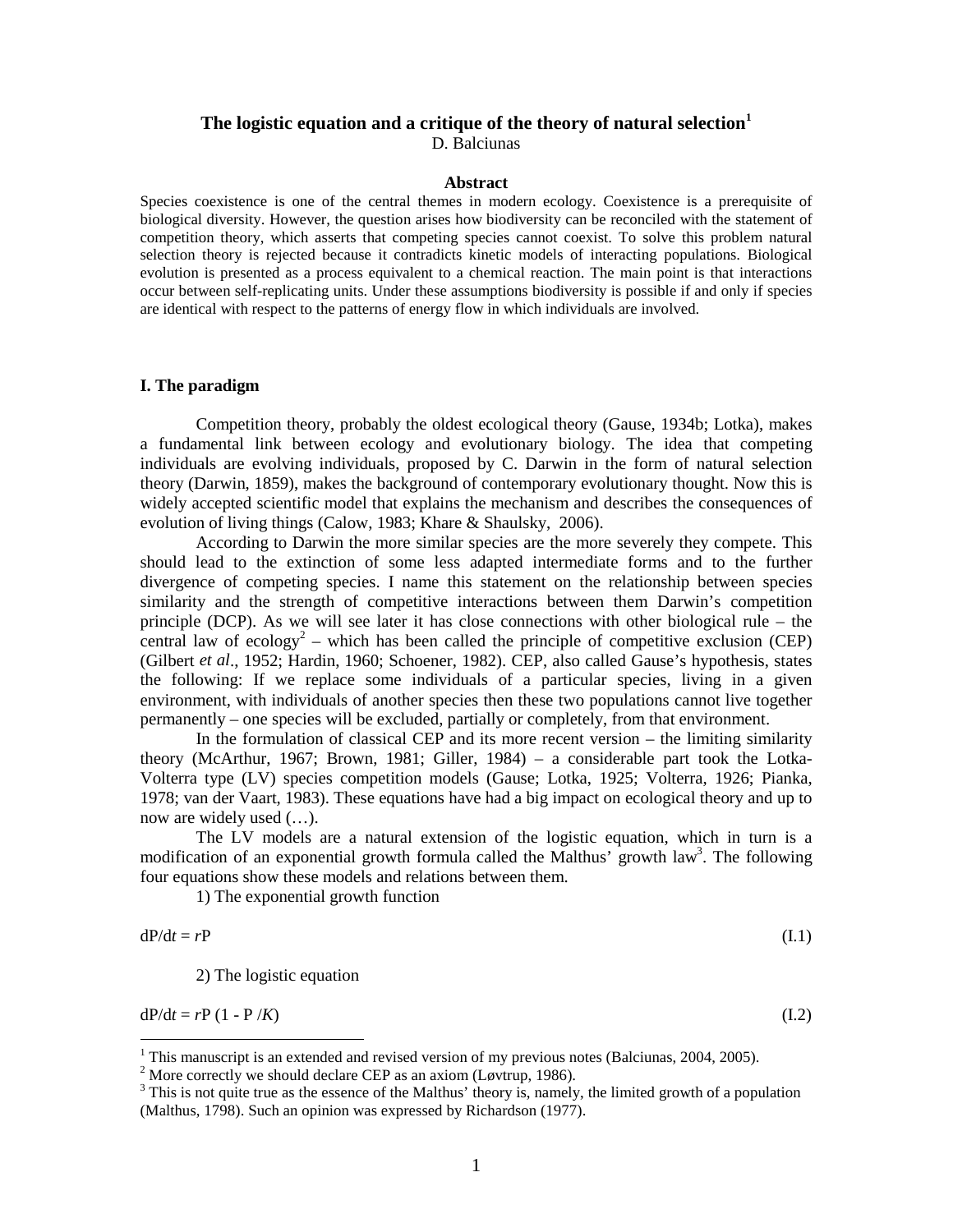3) The two-species LV competition model

$$
dP_1/dt = r_1P_1 (1 - P_1/K_1 - \alpha_{12}P_2/K_1)
$$

$$
dP_2/dt = r_2P_2 (1 - P_2/K_2 - \alpha_{21}P_1/K_2)
$$
\n(1.3)

4) The system of LV competition equations describing *n*-species interactions

$$
dP_i/dt = r_i P_i (1 - \alpha_i P_1/K_i - \dots - P_i/K_i - \dots - \alpha_i P_n/K_i) \qquad (i = 1, \dots, n)
$$
 (I.4)

Here  $P_i$  is the density of *i*th population individuals (or mass);  $r_i$  – the specific growth rate parameter.  $\alpha_{ik}$ , an interspecific competition coefficient, shows the relative impact of one  $P_k$ individual on the growth rate of  $P_i$  population. All intraspecific competition coefficients,  $\alpha_{kk}$ , are equal to 1.  $K_i$  is called the carrying capacity. It is the maximum number of individuals that a given environment may sustain.  $K_i$  for every species  $P_i$  in (I.2) and (I.3) is equal to K in the logistic equation for the same species, i.e when it grows without competitors. All these four equations may be considered as the logistic type equations. The exponential growth model is the logistic equation with  $K \rightarrow \infty$ .

Let us begin with a system of *n* competing species, which evolve according to the LV model (I.4)

$$
dP_i/dt = r_i P_i (1 - \alpha_{i1} P_1/K_i - \dots - P_i/K_i - \dots - \alpha_{in} P_n/K_i)
$$
 (*i* = 1, ..., *n*) (I.4)

This system reaches equilibrium when the following relations hold

$$
\alpha_{i1}P_1/K_i + \dots + P_i/K_i + \dots + \alpha_{in}P_n/K_i = 1 \qquad (i = 1, \dots, n)
$$
\n(1.5)

On the other hand, it follows from the LV model analysis that while

$$
P_1/K_1 + \dots + P_i/K_i + \dots + P_n/K_n < 1 \tag{I.6}
$$

competing species cannot attain a stable state. Thus at equilibrium

$$
P_1/K_1 + \dots + P_i/K_i + \dots + P_n/K_n \ge 1
$$
\n(1.7)

and

$$
1 - P_1/K_1 - \dots - P_i/K_i - \dots - P_n/K_n \le 0
$$
\n(1.8)

From here we may write

$$
1 - P_i/K_i \le P_k/K_k + \ldots + P_{i-1}/K_{i-1} + P_{i+1}/K_{i+1} + \ldots + P_n/K_n \qquad (i = 1, \ldots, n)
$$
\n(1.9)

Rewrite equations (I.5) in the following manner

$$
1 - P_i/K_i - \alpha_{ik}P_1/K_i - \dots - \alpha_{in}P_n/K_i = 0 \qquad (i = 1, ..., n)
$$
\n(1.10)

Replacing  $1 - P_i/K_i$  in relation (I.10) with the right side expression of equation (I.9) we obtain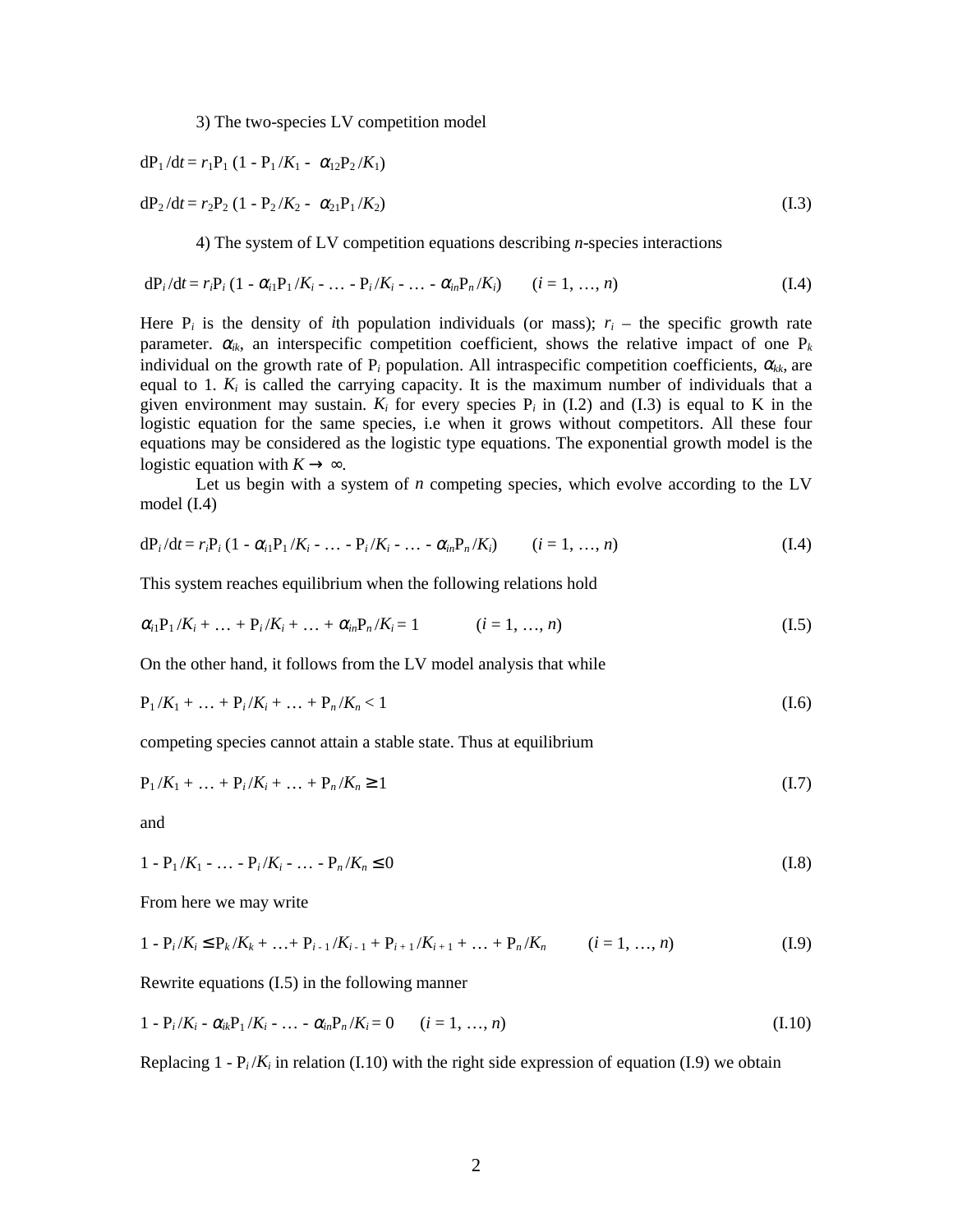$P_1/K_1 + ... + P_{i-1}/K_{i-1} + P_{i+1}/K_{i+1} + ... + P_n/K_n -$ 

$$
-\alpha_{i1}P_1/K_i - \ldots - \alpha_{i,i-1}P_{i-1}/K_i - \alpha_{i,i+1}P_{i+1}/K_i - \ldots - \alpha_{in}P_n/K_n \ge 0 \qquad (i = 1, ..., n) \quad (I.11)
$$

As  $(\alpha_{kk}K_k - K_k) = 0$  for all *k* we may write instead of (I.11)

$$
K_i^{-1}K_1^{-1}(\alpha_{i1}K_1 - K_i) P_1 + \dots + K_i^{-1}K_n^{-1}(\alpha_{in}K_n - K_i) P_n \le 0 \qquad (i = 1, ..., n)
$$
\n(1.12)

Now we transform the equations  $(1.4)$  in such a way that the  $(1.12)$  expressions would be included into them

$$
dP_i/dt = r_iP_i (1 - P_1/K_1 - ... - P_n/K_n -
$$
  
- K<sub>i</sub><sup>-1</sup>K<sub>1</sub><sup>-1</sup> ( $\alpha_{i1}K_1 - K_i$ ) P<sub>1</sub> - ... - K<sub>i</sub><sup>-1</sup>K<sub>n</sub><sup>-1</sup> ( $\alpha_{in}K_n - K_i$ ) P<sub>n</sub>)   
(i = 1, ..., n)

or more briefly

$$
dP_i/dt = r_i P_i (1 - \sum P_k / K_k - \sum K_i^{-1} K_k^{-1} (\alpha_{ik} K_k - K_i) P_k)
$$
 (i = 1, ..., n) (I.13)

The behavior of system (I.4) is quite complex (Strobeck, 1973). Of course *n* species do not exclude each other if

$$
K_i^{-1}K_k^{-1}(\alpha_{ik}K_k - K_i) P_k < 0 \qquad (i, k = 1, ..., n)
$$
 (I.14)

It follows from (I.14) that

$$
\alpha_{ik}K_k - K_i < 0 \qquad (i, k = 1, ..., n) \qquad (1.15)
$$

So if we want to be assured that *n* competitors will coexist permanently it is enough (Strobeck, 1973) to take all competition coefficients such that

$$
\alpha_{ik} < K_i / K_k \qquad (i, k = 1, \ldots, n) \tag{I.16}
$$

I consider relations (I.16) as another way of presenting CEP. This may be true if relations  $(1.16)$  is derived from the two-species LV competition model  $(1.3)$  – they are the necessary conditions for the coexistence of two species.

Thus mathematics confirms that two competing species  $P_1$  and  $P_2$  according to the LV model may coexist permanently only if intraspecific competition is more intense than interspecific competition, i. e. if  $1/K_i > \alpha_{ki}/K_k$ ,  $(i, k = 1, 2)$ , or when  $\alpha_{ik}\alpha_{ki} < 1$ . This fact ecologically has been interpreted as a shift of species niches (McArthur, 1967).

Now we look again at the equations (I.12) and suppose that all *n* species interact in that way that

$$
\sum K_i^{-1} K_k^{-1} (\alpha_{ik} K_k - K_i) P_k = 0 \qquad (i = 1, ..., n)
$$
 (I.17)

Our *n*-species LV competition model thus become a set of equations

$$
dP_i/dt = r_i P_i (1 - \Sigma (P_k/K_k)) \qquad (i = 1, ..., n)
$$
\n(1.18)

Every combination of species densities  $P_i > 0$  ( $i = 1, ..., n$ ) which satisfy relation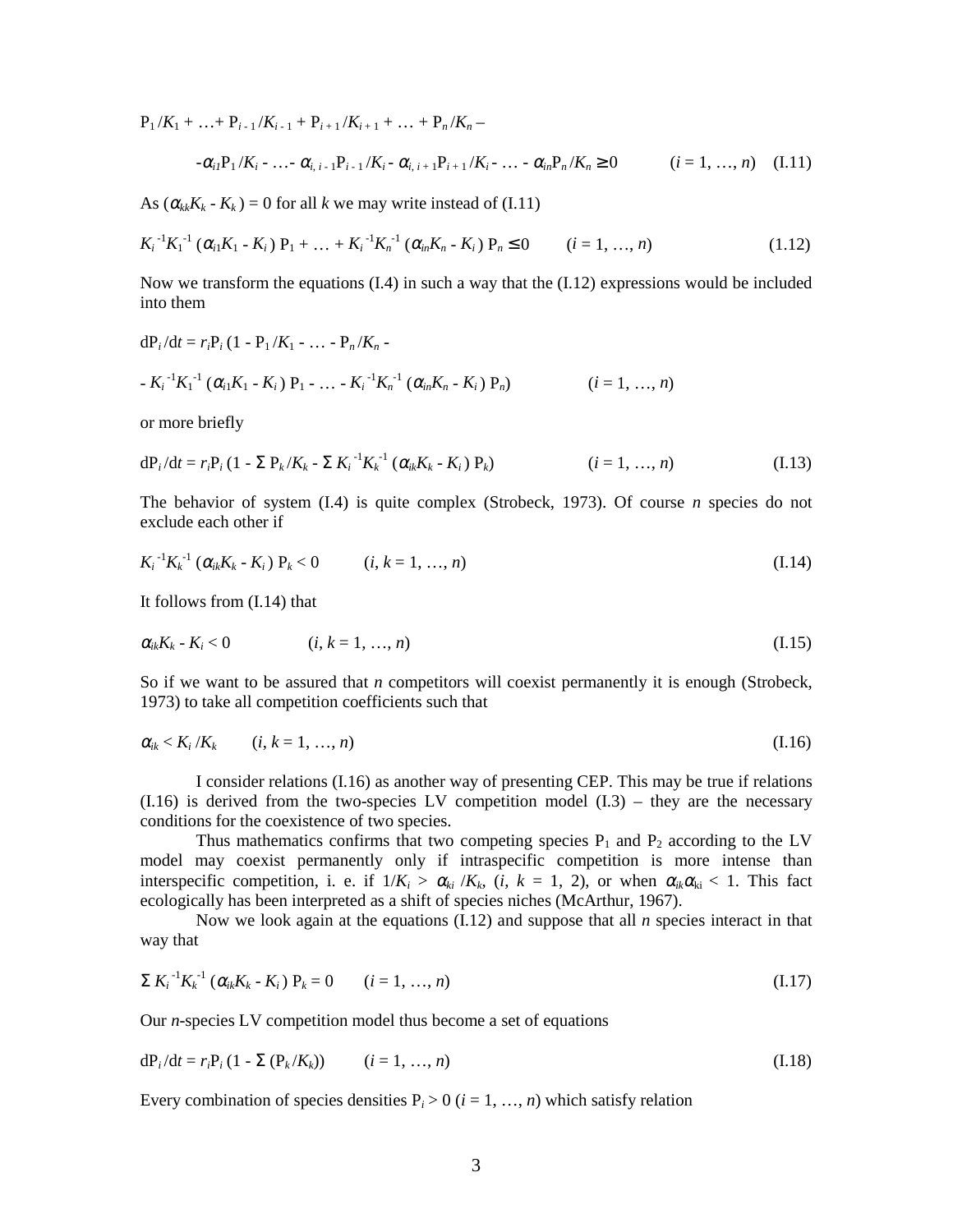$$
\sum P_k / K_k = 1 \tag{I.19}
$$

is a solution for this system. Because here, at equilibrium, as well  $\sum \alpha_i P_k/K_i = 1$  ( $i = 1, ..., n$ ), we obtain from (I.17) the following necessary expressions for competition coefficients  $\alpha_{ik}$ 

$$
\alpha_{ik} = K_i / K_k \qquad (i, k = 1, \ldots, n) \tag{I.20}
$$

Species, which interact according to the model (I.18), I will call identical. They cannot exclude each other. If in the original LV competition model (I.4) we take all  $\alpha_{ik} = 1$  then species will coexist only when their carrying capacities  $K_i$  will be equal.

This special case of species coexistence (the fifth outcome of two-species LV competition model)<sup>4</sup> has not attracted much attention from mathematicians or theoretical ecologists. However, it will play a crucial role further.

## **II. Contradictions and controversies**

In the previous chapter we saw that the condition of species coexistence, derived from the LV competition models, is in agreement with DCP – Darwin's view on how intensively differently related species compete. However, this is the case only if we look at a stable ecological community, i.e. such in which species coexist. If, as Darwin stated, some individuals compete more strongly with individuals of their own species than with individuals of potential speciescompetitors, then, according to the LV competition models, competitive exclusion will not occur. It is clear: the more closely related species we take the more strongly they would compete. But anyway intraspecific competition would remain the strongest. If such a situation is a rule then every new form of life that appear will survive and natural selection would not work. If we rely on mathematical models, for Darwinian evolution to proceed there should be a situation between interacting species when intraspecific competition is less intense than interspecific competition. We have a paradoxical situation. Darwin, trying to explain species evolution, prevented itself from doing that.

DCP describes a community of interacting species after all rearrangements in community structure are finished. That means it is an extreme case of CEP, the validity of was discussed in a number of papers. CEP has received both criticism (Ayala, 1960, 1971b; Cole, 1960; Savile, 1960; Turner, 1970; Hulley *et al*., 1988; Walter, 1988) and support (Gause, 1934a, 1970; Hardin, 1960; Van Valen, 1960; Borowsky, 1971; Antonovics and Ford, 1972; Gilpin and Justice, 1972). The phenomenon of species coexistence due to the aggregation of rather should be considered as a rejection of CEP populations (Kuno, 1988; Britton, 1989; O'Connell, 1996; but see Green, 1986). Den Boer (1980, 1985, 1986) instead of CEP proposed the coexistence principle because, according to him, closely related species are more prone to live together than may be expected. However, opposite evidence have been presented by Maherali *et al*. (2007): they found that distantly related species are more likely to coexist. Views similar to those of Den Boer's expressed Bengtsson (1986), Azovsky (1992, 1996), Huisman and Weising (1999). Such observations and theoretical constructions may be attributed to the 'plankton paradox' (Ghilarov, 1984; Hobson, 1988/1989): How it may be that a lot of similar species coexist in the seemingly same niche?

On the other hand, limiting similarity theory, created by McArthur (1967), is able to explain how species can be involved in Darwinian natural selection process. However, the

 4 Four standard outcomes for this system are stable coexistence, unstable coexistence, first species wins, second species wins (Pianka, 1978).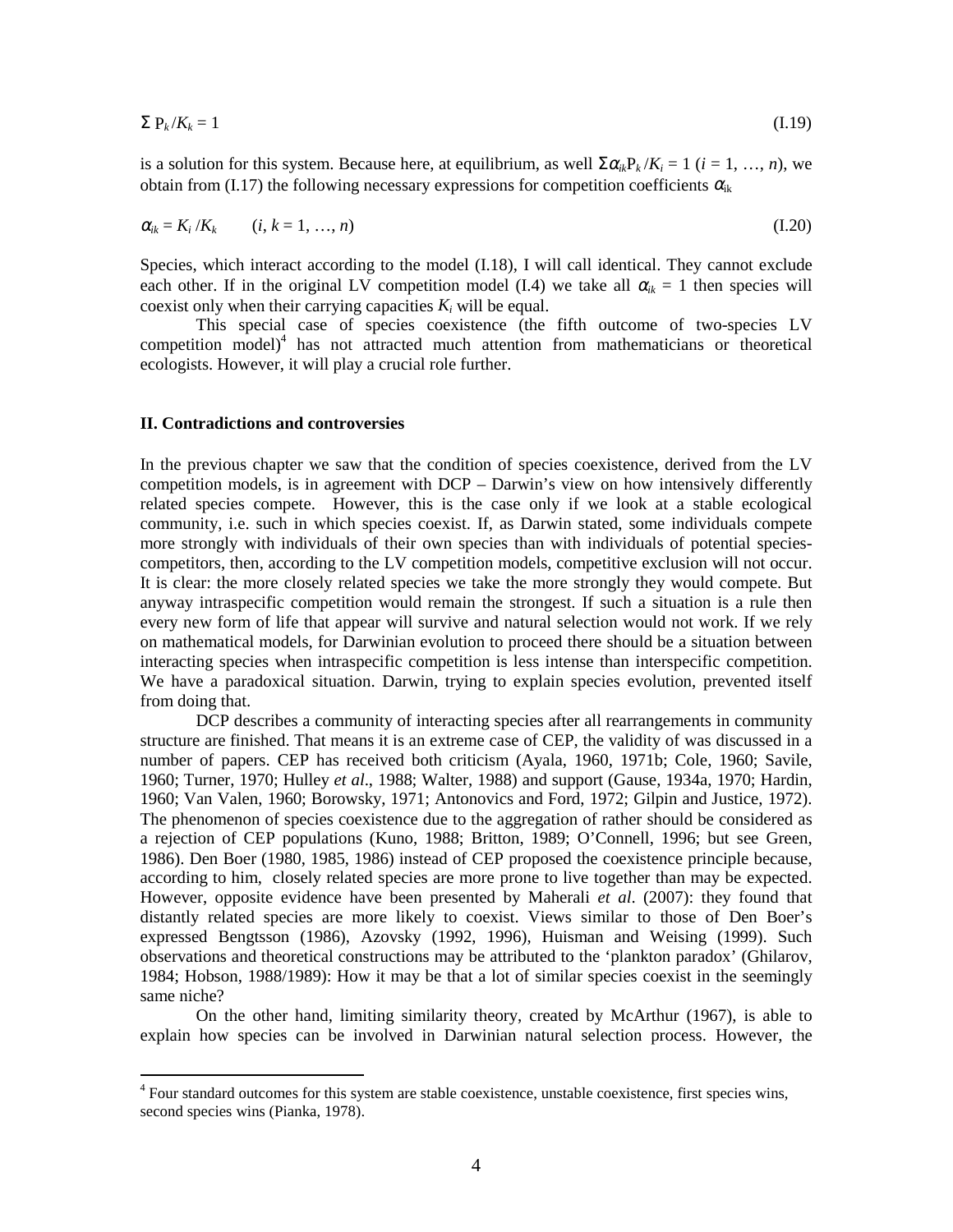coexistence of similar species also remains a problem for limiting similarity theory. This variant of CEP states that species cannot exclude each other only below some similarity level. Here similarity is determined in the terms of the overlaps of species niches. If species are more similar than the critical value, then they cannot coexist permanently.

According to LV competition model those species which have the same strength of intraspecific and interspecific interactions would be similar. If we require that

$$
1/K_k = \alpha_{ik}/K_i = \alpha_{ki}/K_k = 1/K_i
$$
\n(II.1)

then it follows from here that

$$
\alpha_{ik} = \alpha_{ki} = 1 \text{ and } K_i = K_k \tag{II.2}
$$

Such species are identical, but they will not exclude each other. Thus, CEP will not be supported. So the case  $K_i = K_k$  should be excluded from the definition of CEP. For example, Ayala (1971a) begins the description of CEP by the words: "The [CEP] postulates that no two species are likely to be exactly identical in their efficiency to exploit any given resource."

The idea lying behind CEP is presented schematically in Fig. 1a. To be similar means to have some common requirements. No doubts that Darwin had this in mind when he wrote that more similar species compete more strongly.



*Figure 1*. Two different approaches to competitive interactions. (a) Each circle represents a niche occupied by a single species. The differences between species are expressed in the units of niches overlap. Interspecific competition is a function of this overlap. The more close niches of two species are the more severely these species compete. This approach stresses only differences between niches but do not say anything how much similar individuals of both species are with respect to the use of resources. (b) The resource competition theory relates competition strength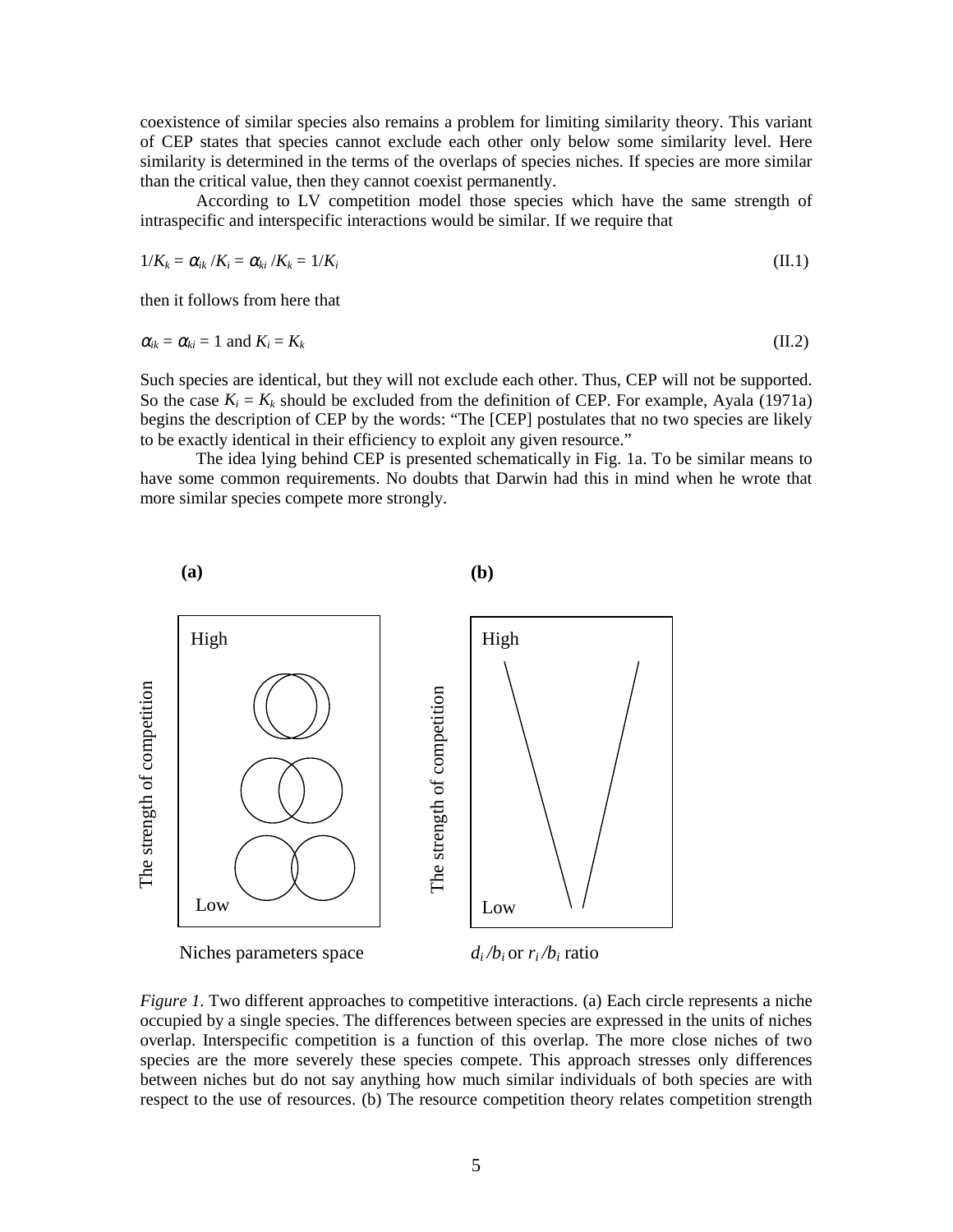with intrinsic individual characteristics – biochemical, physiological or behavioral. In the case of intraspecific exploitative competition the strength is evaluated by the efficiency of resource utilization. It is expressed as a ratio  $d_i/b_i = \mathbf{R}_i^*$ , where  $d_i$  and  $b_i$  are the population mortality rate per capita and the population birth rate per capita on the unit amount of resource, respectively. Apparent competition gives analogous criteria  $r_i/b_i = P_i^*$ . Here  $r_i$  is the resource growth rate and  $b_i$  – the resources consumption rate.  $R^*$  is a minimum amount of resources on which consumer can still coexist.  $P^*$  is a maximum of a consumer amount which a given resource can support. The lines hypothetically show this ratio for two species. Similarity between species is calculated as the similarity between their  $d_i/b_i$  (or  $r_i/b_i$ ) ratios. This approach states that the more close species are the less they compete. The niches of both species in this case is assumed to be identical (individuals of both species exploit the same resource). Exploitation of the same niche is a necessary condition for competition to occur. So any primary concepts about competitive interactions should be based on the analysis of interactions between individuals occupying the same niche.

An opposite view on the similarity between species presents the resource competition theory (Hansen and Hubbell, 1980; Tilman, 1976). This approach looks at how species consume their common resources. If two or more species have the same pattern of resource consumption then these species are similar (Fig. 1b). Species of consumers are identical if they require the same minimal amount of resources R<sub>i</sub><sup>\*</sup> for maintaining their populations. This criterion may also be used ( Holt *et al*., 1994) in the case of apparent competition (Holt, 1977). Several resources are identical if they can feed the same maximum density  $P_i^*$  of a consumer population.

The resource competition theory reformulates CEP in the following way: The number of coexisting species, competing for the same resources cannot exceed the number of resources. The same is true for apparent competition. In more general form this means that the number of coexisting species is no more than the number of controlling factors (Williamson, 1957). However, the possibility of coexistence of at least two identical species on a single resource (Tilman, 1981) undermines this variant of CEP too.

Take  $\alpha_{ik} = 1$  (*i*,  $k = 1, ..., n$ ) in the LV competition model and assume that the carrying capacities  $K_i$  is a function of  $R_i^*$  parameter derived from resource competition models. Then LV competition model would turn to equations explicitly describing resource competition – the fact that the resource competition theory does not want to recognize (Tilman, 1987a, b; Grover, 1997). Then competitors identity in LV model will be related with species exploitation capabilities and will have nothing to deal with their niches overlapping. We come to the conclusion that the more similar species are the less they compete. Competitive exclusion can occur only if species have different  $K_i$  values. This idea has led to the theory of limiting dissimilarity ( $\AA$ gren and Fagerström, 1984; Aarssen, 1989).

But if identical species coexist then, maybe, all species, which coexist, are identical? If so, the problem of how biodiversity is maintained disappears. We see a huge number of species on earth simply because they all are identical and, thus, cannot exclude each other.

#### **III. Indifferent and directed competition**

Suppose that two species are grown together and consume the same food. We have an example of exploitative competition between two populations of consumers. No other interactions between the competitors exist. In this case the interactions between these two species may be modeled by a set of equations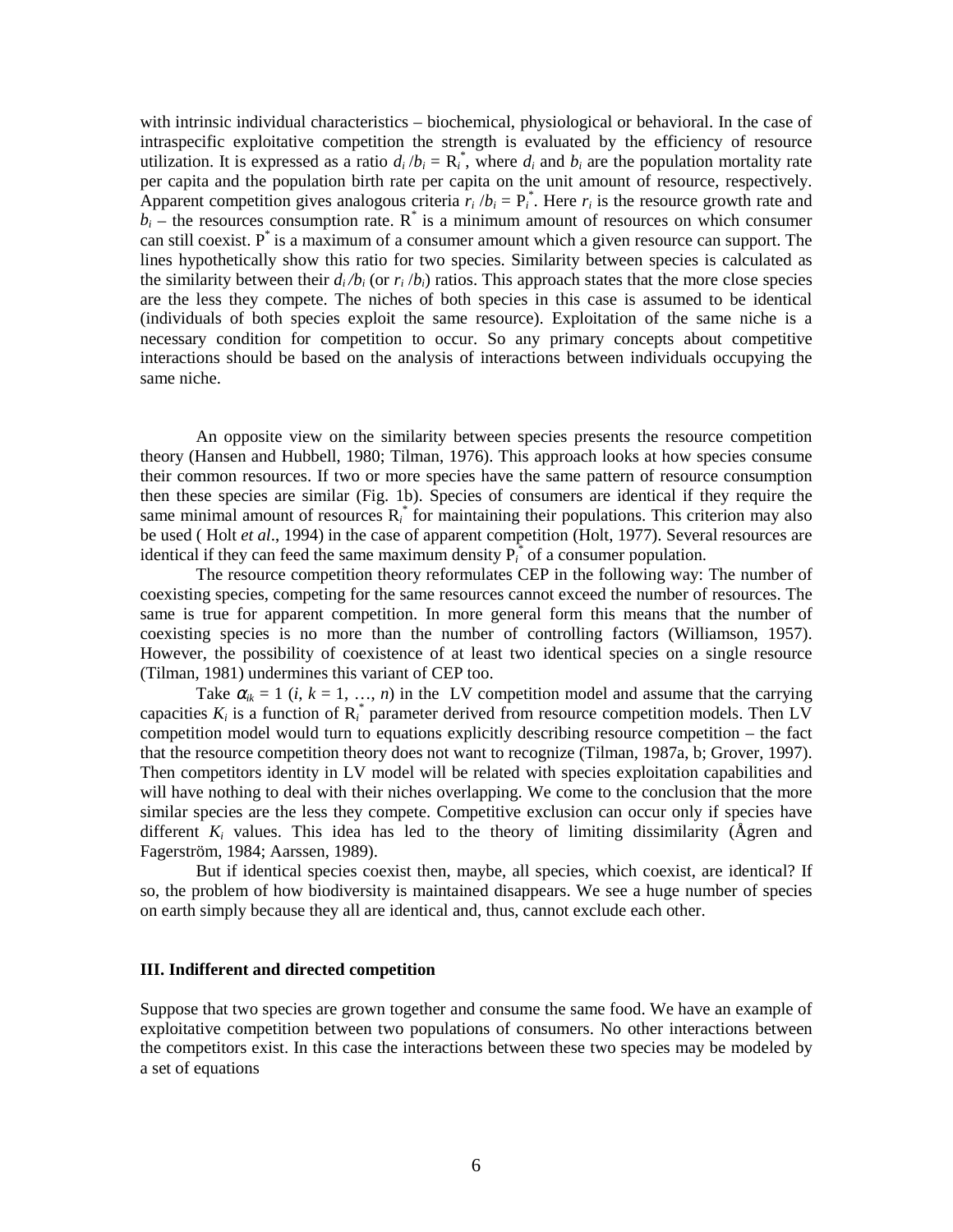$$
dP_1/dt = r_1P_1 (1 - P_1/K_1 - P_2/K_1)
$$
  
\n
$$
dP_2/dt = r_2P_2 (1 - P_2/K_2 - P_1/K_2)
$$
\n(III.1)

(III.1) may be supported by the following reasoning. At first we should assume that the mass of every individual of both species is equal or we should consider not a density of individuals but a density of their populations total mass. If a mass unit of the first species  $P_1$  affects its own growth rate by a value  $1/K_1$ , then, it is clear, that the same mass unit of species  $P_2$  will affect the growth rate of first species by the same value, i.e. equal to  $1/K_1$ . The same is true for the second species  $P_2$ . Its growth rate will be affected by the same value  $1/K_2$  irrespective of interactions with what species,  $P_1$  or  $P_2$ , we consider. Further in this chapter the term 'competition' will be used only for exploitative competitive interactions.

Now we will carry out the following experiment. Let us say that we have two species  $P_1^{\ l}$ and  $P_2^l$ . They have originated from the parental species P by divergent evolution  $P \to P_1^l \to P_1^2$  $\rightarrow \dots \rightarrow P_1^{\ n}$  and  $P \rightarrow P_2^{\ 1} \rightarrow P_2^{\ 2} \rightarrow \dots \rightarrow P_2^{\ n}$  (*Fig. 2*).



*Figure* 2. The relationship between species  $P_1$  and  $P_2$  involved in a hypothetical competition experiment. For all  $l K_1^l > K_2^l$ , besides  $K_1^r - K_2^r > K_1^s - K_2^s$  when  $r > s$ .

Both species  $P_1^l$  and  $P_2^l$  as well as initial species P use the same resource R. But species  $P_1^l$  and  $P_2^l$  cannot coexist stably on this resource. One species, for example  $P_1^l$ , will always exclude the other, in this case  $P_2^l$ . Both species have evolved in such a manner that the difference between their carrying capacities values  $K_1^l$  and  $K_2^l$  increases in the course of evolution. Our goal is to cultivate both species  $P_1^{\ i}$  and  $P_2^{\ i}$  on the same resource and to measure the strength of interspecific competition between them. This strength we may estimate by measuring the time interval needed for one species (in our case  $P_1^l$ ) to exclude other  $(P_2^l)$ . Growing species  $P_1^l$  and  $P_2^l$  together we will see that the closer species are to the original species P the less they compete, i.e. the more time is needed for the first species  $P_1^l$  to exclude the second species  $P_2^l$ . This means that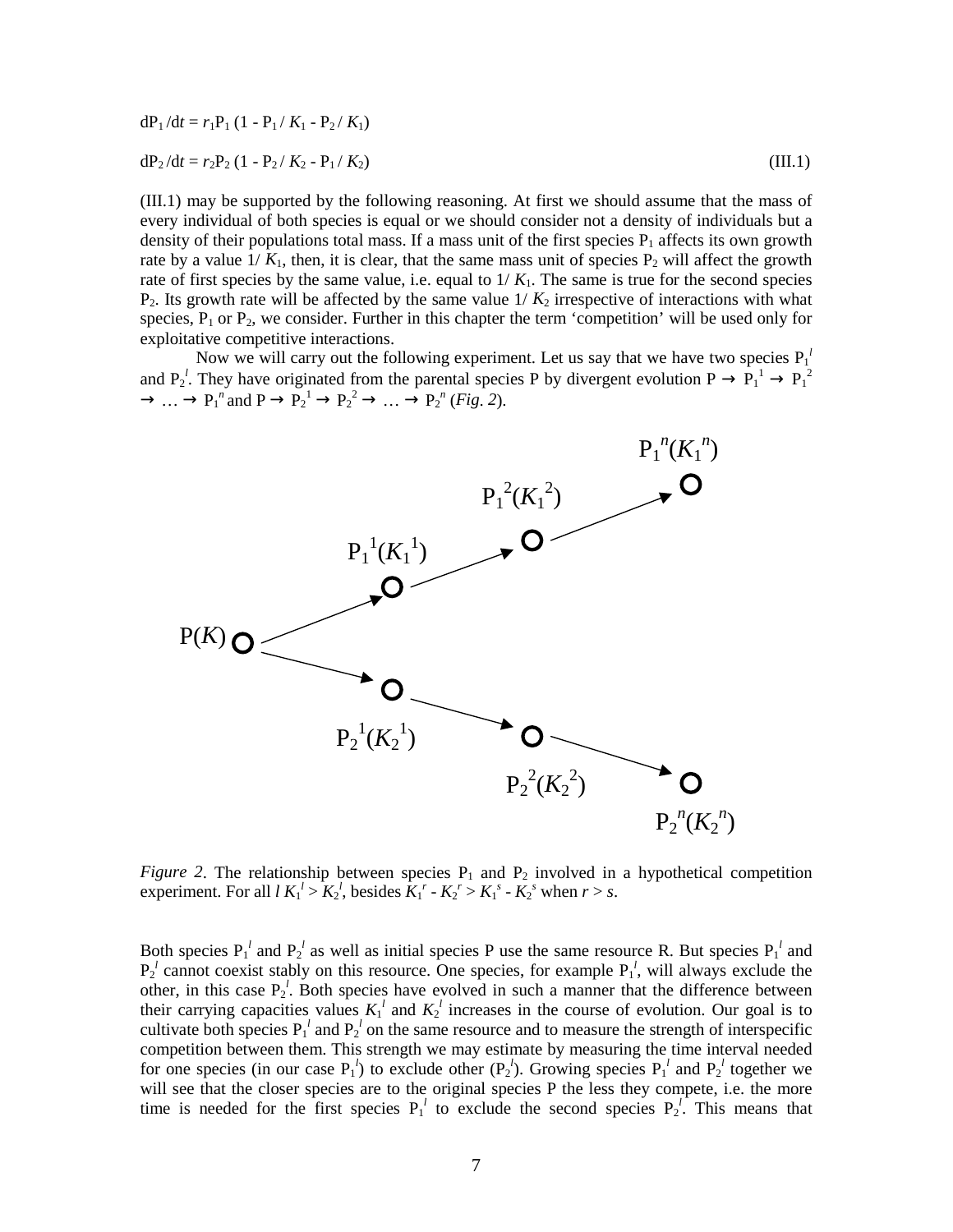competition will disappear when species  $P_1^l$  and  $P_2^l$  converge to P. From here we may conclude that individuals of species P do not compete, i.e. that intraspecific competition do not exist. But we have to recognize that in fact intraspecific competition between individuals of species P exists. It is clear because we assumed that P species had carrying capacity *K*. How it might be that after disappearing of interspecific competition suddenly appears intraspecific competition? Probably the answer is such that intraspecific competition was always presented in our system of two competing species. What we earlier called interspecific competition is a summ of intraspecific competition and some other specific form of competitive interactions ∆. Only this specific form of competition disappears when species become more and more similar. This form of competition I called directed competition (Balciunas, 2004). We thus may write

$$
Interspecific competition = intraspecific competition + \Delta
$$
 (III.2)

 $\Delta \to 0$  when  $P_1^l \to P$  and  $P_2^l \to P$ . When  $\Delta = 0$  species cannot be recognized by competitive interactions and they behave as identical species. Competition between identical individuals I called indifferent competition (Balciunas, 2004). From here competition (which in classical terms may be intraspecific as well as interspecific) is equal to

$$
Competition = Indifferent competition + Directed competition
$$
\n
$$
(III.3)
$$

The notions of intraspecific and interspecific competition are quite inappropriate for theory. They do not reveal the essence of competitive interactions and thus cannot correctly describe the process of evolution of interacting species.

From a set of equations

$$
dP_1/dt = r_1P_1 (1 - P_1/K_1 - ... - P_n/K_1 - K_1^{-1} K_1^{-1} (K_1 - K_1) P_1 - ... - K_1^{-1} K_n^{-1} (K_n - K_1) P_1)
$$
  
...  

$$
dP_n/dt = r_nP_n (1 - P_1/K_n - ... - P_n/K_n - K_n^{-1} K_1^{-1} (K_1 - K_n) P_1 - ... - K_n^{-1} K_n^{-1} (K_n - K_n) P_1)
$$
 (III.4)

we find the expressions of indifferent and directed competition. Indifferent competition is equal to a sum  $\Sigma$  ( $P_k / K_k$ ). It is the same for all competing species. Contrary to indifferent competition directed competition in general may be different for different species. For a particular species P*i* it is a sum  $\Sigma$   $(K_1^{-1} K_n^{-1} (K_n - K_1) P_1)$ . The antisymmetric matrix  $\Lambda = (\lambda_{ik})$  may be named the evolutionary matrix. Here  $\lambda_{ik} = (K_i^{-1} K_k^{-1} (K_k - K_i))$ , and  $\lambda_{ik} = -\lambda_{ki}$ . This matrix shows which species will be excluded from a system of interacting species.

Instead of CEP, which concentrates on exclusion the following principle, should apply to competing species. Species cannot coexist if there is directed competition between them. If species coexist they are identical.

As the outcome of species competition depends on the difference  $K_k - K_i$  we might come to the idea that this expression, not natural selection, is a real force of biological evolution.

# **IV. Self**-**replicating systems**

Consider a system with a total mass density  $M = M(t)$ , here *t* means time. Suppose that the density does not change over time, i.e.  $M = const$ . The system is made of two components  $-X$ and Y so that

$$
M = X + Y \tag{IV.1}
$$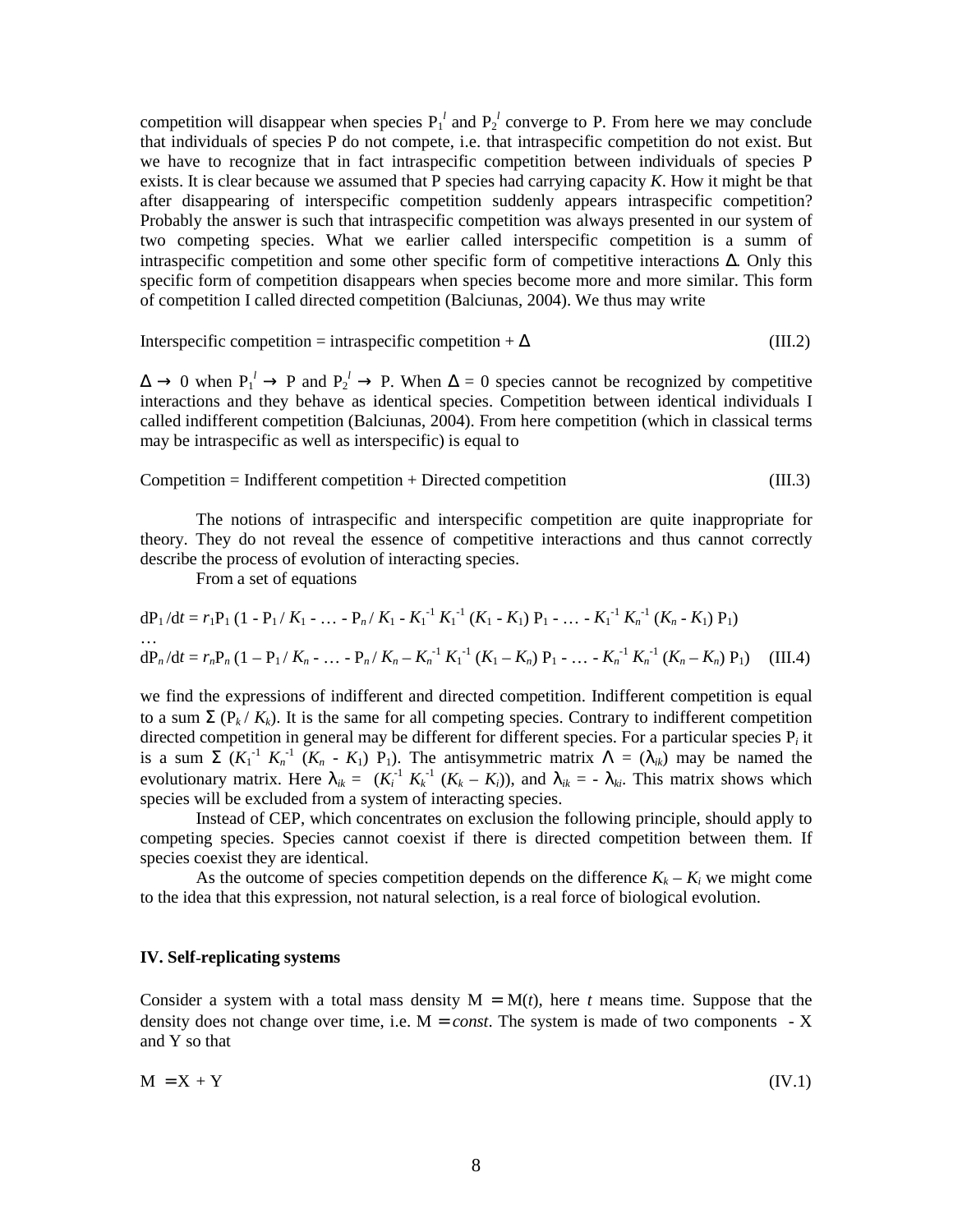Component Y is self-replicating. It uses some amount of the component X to make a copy of itself, thus increasing its own mass density.

Suppose that after some time densities of both components, X and Y, reach steady states  $X^*, Y^*.$ 

$$
M = X^* + Y^* \tag{IV.2}
$$

From (IV.1) and (IV.2) we obtain

$$
X + Y = X^* + Y^* \tag{IV.3}
$$

and further

$$
X - X^* = Y^* - Y \implies X - X^* = Y^*(1 - Y/Y^*) \implies
$$
  
\n
$$
\implies (X - X^*) / Y^* = 1 - Y/Y^*
$$
\n(IV.4)

Now we make an obvious but important replacement. As  $Y^* = M - X^*$ , rewrite (IV.4) in the following form

$$
(X - X^*) / (M - X^*) = 1 - Y/Y^*
$$
 (IV.5)

Equation (IV.5) is a basic expression.

Let us say that some function *V* exists, that describes the rate by which the mass density of component Y changes over time, such that

$$
V := f(X - X^*)
$$
 (IV.6)

Because component Y is self-replicating, the growth rate *V* will approach zero value at equilibrium, i.e. when  $Y = Y^*$ , and also when  $Y \to 0$  ( $X \to M$ ). So we introduce a new function

$$
v := V / Y = f(X - X^*) / Y = g(X - X^*)
$$
 (IV.7)

This last function also depends on X - X<sup>\*</sup> as Y = Y<sup>\*</sup> - (X - X<sup>\*</sup>). If function *g* is single-valued we may write the inverse function of *g*

$$
X - X^* = g^{-1}v \tag{IV.8}
$$

Suppose that function *g* has a limit value at the point  $Y = 0$ , and introduce the following notation

$$
\varphi := g \left( M - X^* \right) \tag{IV.9}
$$

It means that  $v \to \varphi$ , when  $X \to M$  (Y > 0). So we have

$$
\mathbf{M} \cdot \mathbf{X}^* = g^{-1} \boldsymbol{\varphi} \tag{IV.10}
$$

Substituting the left side of equation (IV.5) with functions  $v$  and  $\varphi$  we obtain

$$
g^{-1}v / g^{-1}\varphi = 1 - Y/Y^* \tag{IV.11}
$$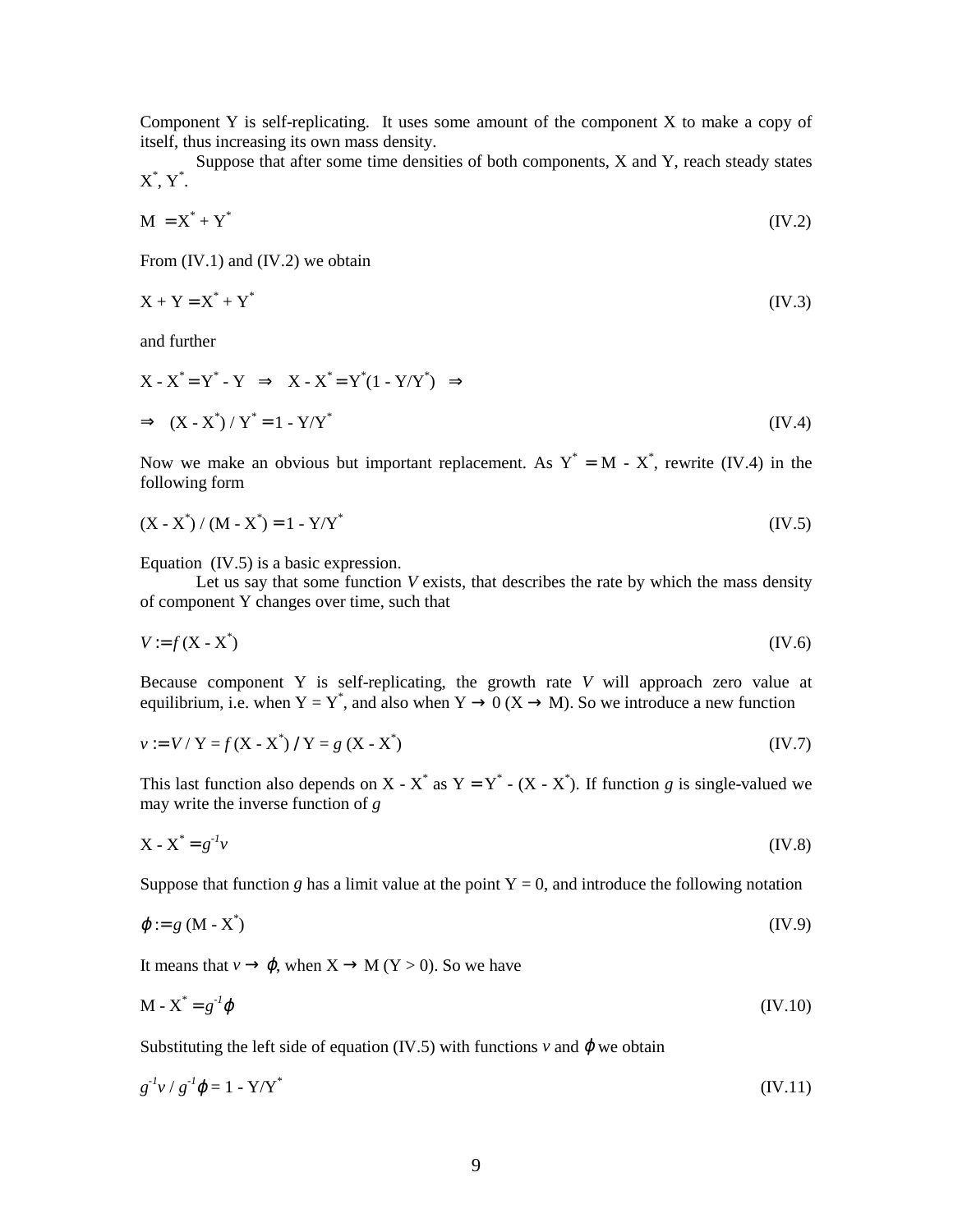or

$$
g^{-1}v = (1 - Y/Y^*) g^{-1} \varphi \tag{IV.12}
$$

Further we may write

$$
gg^{-1}v = g ((1 - Y/Y^*) g^{-1} \varphi)
$$
 (IV.13)

If we accept that function  $g$  is linear, equation  $(IV.13)$  will turn into

$$
gg^{-1}v = (1 - Y/Y^*) g g^{-1} \varphi \tag{IV.14}
$$

(IV.14) follows from the *Fig. 3*.



*Figure 3*. The equivalence of equations (IV.13) and (IV.14) when *g* is a linear function.  $(X - X^*) g (M - X^*) = (M - X^*) g (X - X^*) \Rightarrow$  $\Rightarrow ((X - X^*) / (M - X^*)) g (M - X^*) = g ((X - X^*) (M - X^*) / (M - X^*)) \Rightarrow$  $\Rightarrow ((X - X^*) / (M - X^*)) g (g^{-1} \varphi) = g ((X - X^*) / (M - X^*)) g^{-1} \varphi)$ 

From (IV.14) we finally get

$$
v = (1 - Y/Y^*)\varphi \tag{IV.15}
$$

As  $v := V / Y$ , we may further change formula (IV.15)

$$
V/Y = (1 - Y/Y^*)\varphi
$$
 (IV.16)

And at last we have the final expression

$$
V = \varphi \, \mathrm{Y} \, (1 - \mathrm{Y/Y}^*) \tag{IV.17}
$$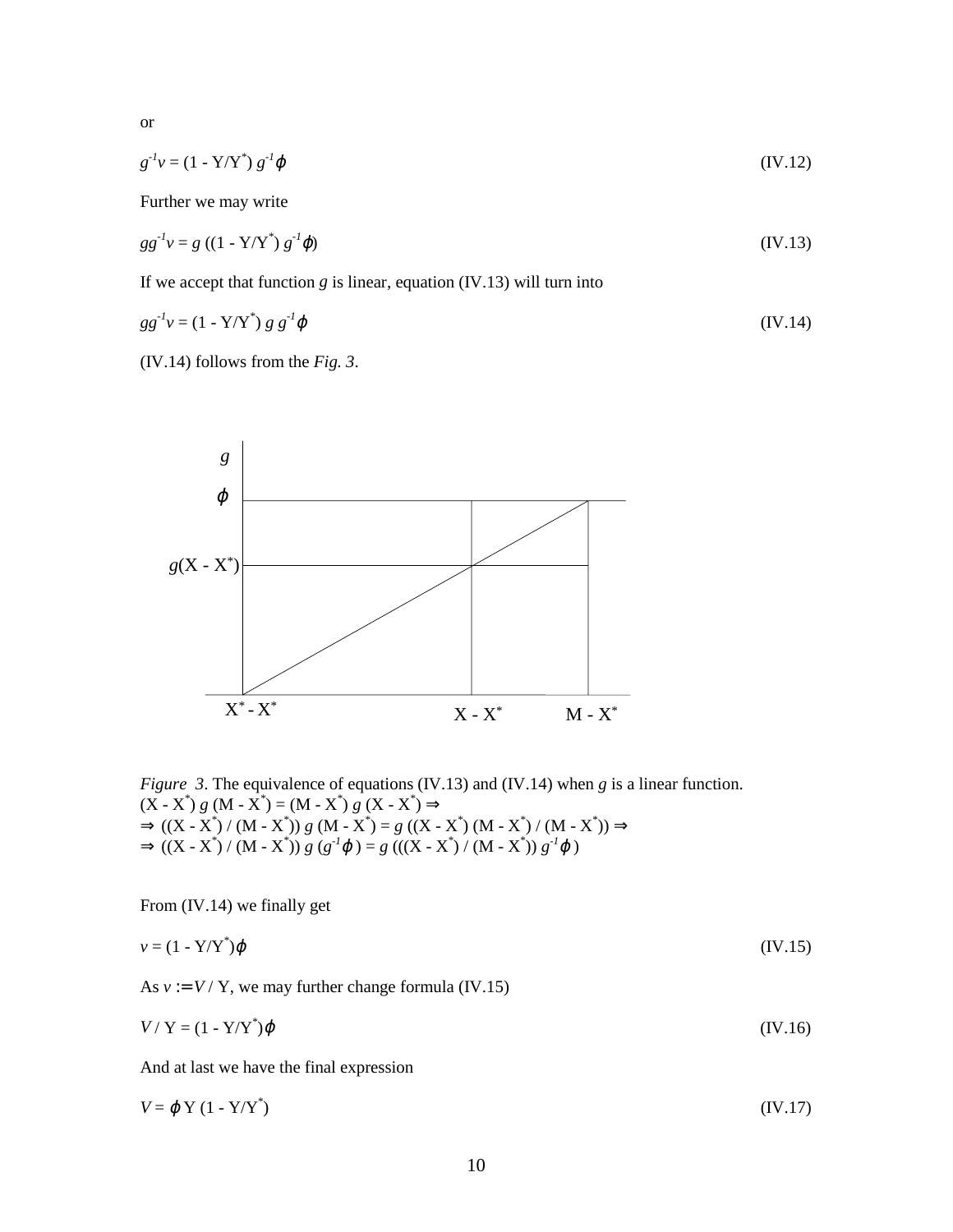If we denote  $V := dY/dt$  and  $Y^* := \Phi$ , we obtain the rate equation for our system (IV.1)

$$
dY/dt = \varphi Y (1 - Y/\varPhi)
$$
 (IV.18)

Because function *g* is a linear function we may write

$$
V/Y = g(X - X^*)
$$
 (IV.7)

or

$$
V = Yg(X - X^*)
$$
 (IV.19)

As our linear function *g* has the expression

$$
g(X - X^*) = b(X - X^*)
$$
 (IV.20)

where *b* is some constant, we have

$$
V = Yb (X - X*)
$$
 (IV.21)

or

$$
V = bXY - bX^*Y \tag{IV.22}
$$

From (IV.22) we obtain

$$
V = bXY - dY \tag{IV.23}
$$

Here we use the following notation

$$
d = bX^* \Rightarrow X^* = d/b \tag{IV.24}
$$

The expression for  $\Phi$  can be easily found from relation  $Y^* = M - X^*$  and (IV.24)

$$
\Phi = M - d/b = M - c; c = d/b \tag{IV.25a}
$$

To find  $\varphi$  let us write again (IV.21) and make the following rearrangements

$$
V = Yg (X - X^*) \Rightarrow V = Yb (X - X^*) = Yb (M - Y - X^*) = bMY - bX^*Y - bY^2 \Rightarrow
$$
  
\n
$$
\Rightarrow V = (bM - bX^*) Y - bY^2 = (bM - bX^*) Y (1 - Y/(M - X^*)) = \varphi Y (1 - Y/(M - X^*)) \text{ if } \varphi \neq 0.
$$

Thus

$$
\Phi = M - X^* = \varphi/b = (bM - bX^*) / b \tag{IV.25b}
$$

where

$$
\varphi = bM - bX^* = bM - d \tag{IV.26}
$$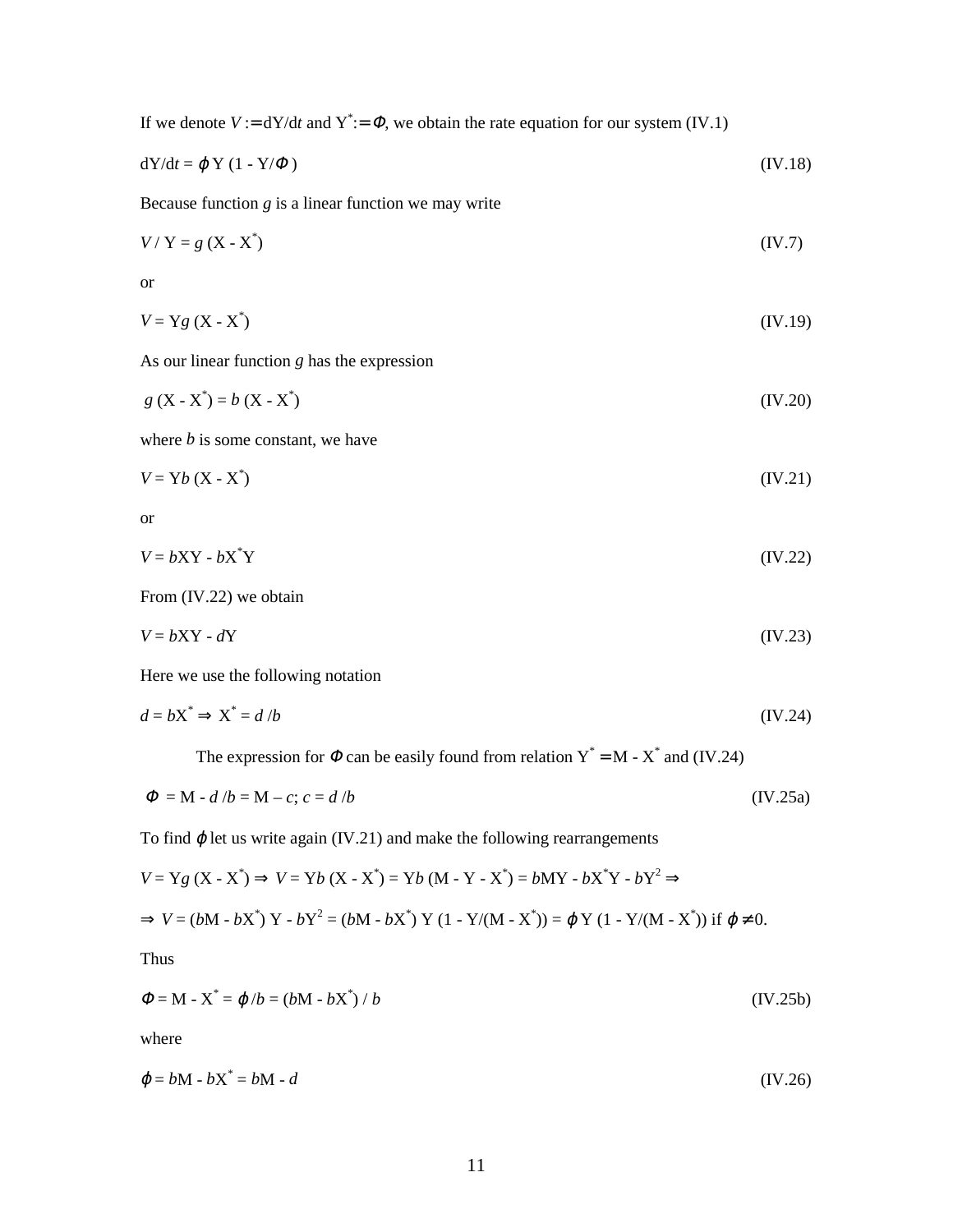Parameters *b* and *d* have a meaning of rate constants of the forward (X  $\rightarrow$  Y) and reversible (Y  $\rightarrow$ X) processes respectively.

Model (IV.23) presents a formal chemical autocatalytic reaction − (self-replication) (Appendix 1). Such a reaction may be formally written in the form

$$
X + Y \to Y + Y
$$
  
 
$$
Y \to X
$$
 (IV.27)

Let us begin with an initial rate equation describing the evolution of (IV.27) system

$$
dY/dt = bXY - dY \tag{IV.28}
$$

From here we obtain

dY/d*t* = *b*XY - *d*Y = *b*(M - Y)Y - *d*Y = *b*MY - *d*Y - *b*Y2 = (*b*M - *d*)Y(1 - Y/Φ); *b*M - *d* ≠ 0

This is a usual procedure, which we will use to transform models of (IV.28) type to the (IV.18) expression. This model is not the logistic equation. Indeed, if we have  $\Phi \rightarrow \infty$  then  $\varphi$  also become infinite (because *b* is finite). We do not obtain the exponential growth model if we suppose that  $\Phi$ is infinitely large. But the exponential growth model can be written in (IV.18) form. Consider differential equation

 $dY/dt = rY = (bX_0 - d)Y = bX_0Y - dY$ 

Because *r* is constant it is equal to  $bX_0 - d$ . Thus

 $dY/dt = (bX_0 - d)Y = bX_0Y - dY$ 

Here  $X_0$  is some constant amount of resources, which we maintain at a given level by, for example, introducing a fresh amount of resources at the same rate at which they are converted to the product. Thus we constantly enhance the total mass density M of our system. We have further

$$
dY/dt = b(M - Y)Y - dY = (bM - d)Y(1 - Y/(M - d/b))
$$

As  $M = X_0 + Y$  we may write

 $dY/dt = (bM - d)Y(1 - Y/(Y + X_0 - d/b))$ 

If  $d/b < X_0$  the concentration of Y will increase. Its  $\Phi$  value will increase in the course of the system evolution too.

Regarding system (IV.27) we may write the expression analogous to (IV.18) for the component X also.

 $dX/dt = -bXY + dY = b(M - X)X + dY = -bMX - dY - bX^{2} =$ 

 $= -(bM - dY/X)X(1 - Y/(M - dY/bX))$ 

or more briefly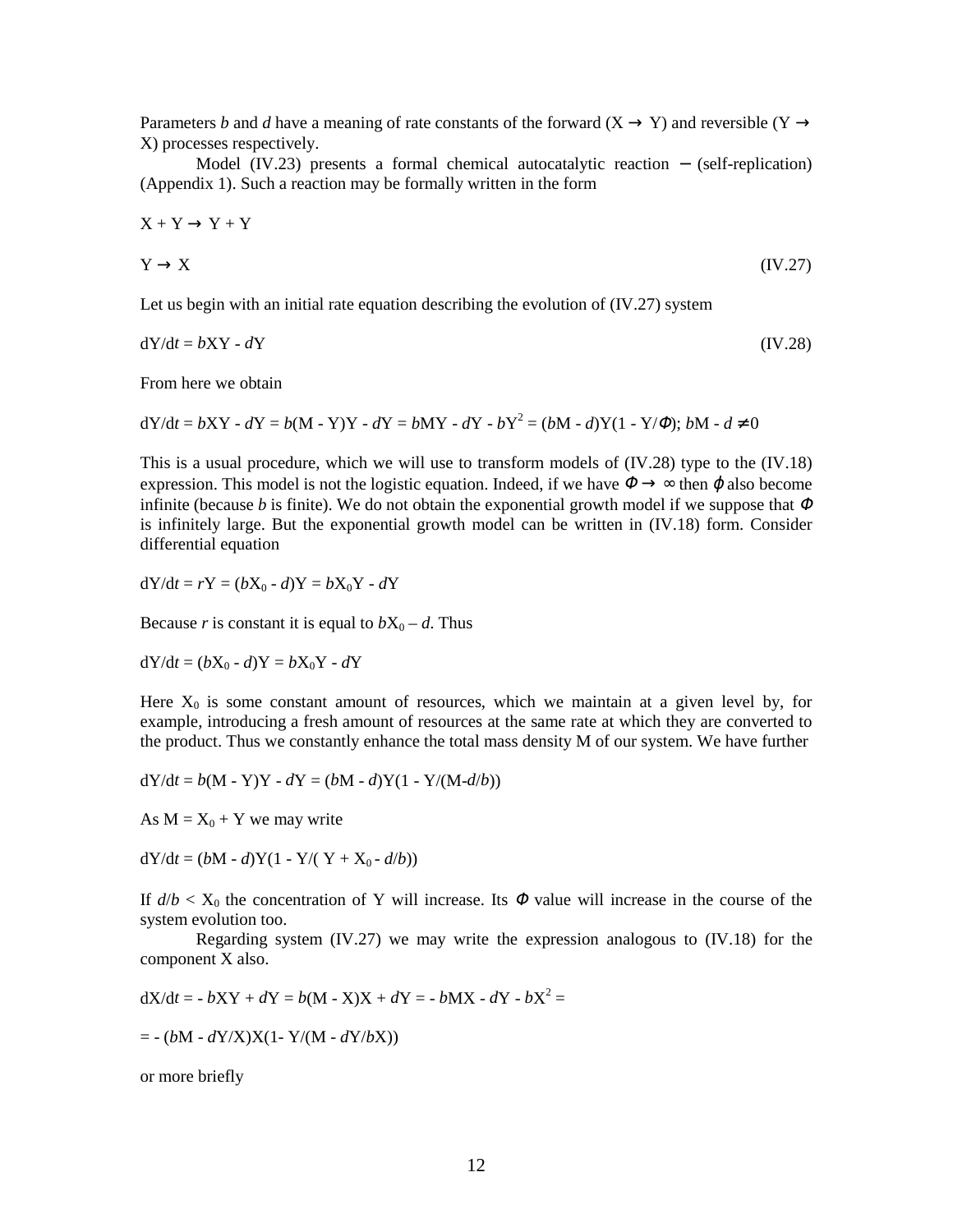$dX/dt = -\varphi X(1 - Y/\varPhi)$  (IV.29)

where  $\varphi = (bM - dY/X)$  and  $\Phi = M - dY/bX$ .

Model (IV.27) is a closed variant of the simplest LV predator-prey system (Appendix 2).

$$
dX/dt = rX - bXY
$$
  
\n
$$
dY/dt = bXY - dY
$$
\n(IV.30)

These equations give the following expressions of type (IV.18)

$$
dX/dt = -(bM - r)X(1 - X/(M - r/b))
$$
 (IV.31)

$$
dY/dt = (bM - d)Y(1 - Y/(M - d/b))
$$
\n(IV.32)

When  $rX = dY$ , i.e.  $M = const$ , from (IV.32) we obtain equation (IV.18) with  $M - d/b = const$ . When we move from open system (IV.30) to closed system (IV.27) oscillations which are characteristic for LV predator-prey model (IV.30) disappear (Appendix 3).

Now proceed to the next step. Suppose at first that we have n types of Y components or *m* types of X components. It is more usual to work with different Y components. Thus we consider a system where *n* Y<sub>i</sub> components self-replicate on the same resource X. The model describing interactions between the components is

$$
dX/dt = \Sigma d_k Y_k - \Sigma b_k XY_k
$$
  
\n
$$
dY_i/dt = b_i XY_i - d_i Y_i
$$
 (*i* = 1, ..., *n*) (IV.33)

For every Y*i* type we obtain

 $\overline{a}$ 

$$
dY_i/dt = b_i (M - Y_1 - ... - Y_n) Y_i - d_i Y_i = = (b_i M - d_i) Y_i (1 - Y_1/(M - d_i/b_i) - ... - Y_n/(M - d_i/b_i)) =
$$

$$
= \varphi_i Y_i (1 - Y_1 / \varPhi_i - \dots - Y_n / \varPhi_i) \qquad (i = 1, \dots, n)
$$
 (IV.34a)

We obtained an expression, which we used earlier in the previous chapters. However, I should to stress that (IV.34) is not the LV competition model (See Appendix 4).

For *m* competing resources  $X_i$  we write according to  $(IV.29)$ 

$$
dX_i/dt = -\varphi_i X_i (1 - X_1/\Phi_i - \dots - X_m/\Phi_i)
$$
 (i = 1, ..., m) (IV.34b)

Models (IV.34a, b) describe virtual interactions between different forms of the same component (*Fig*. *3*). I call these virtual interactions competition although the more appropriate term for them would be concurrency<sup>5</sup>. From now, when I will talk about competition, I will have in mind only these virtual interactions. Do not confuse them with what biologists call competition.

Equations (IV.34a) and (IV.34b) may be rewritten in one general form

$$
dU_i/dt = \pm \varphi_i (U_i - U_i U_1/\varphi_i - \dots - U_i U_n/\varphi_i) \qquad (i = 1, ..., l); \quad l \in \{m, n\}
$$
 (IV.35)

 $<sup>5</sup>$  Such parallel chemical reactions are named concurrent reactions.</sup>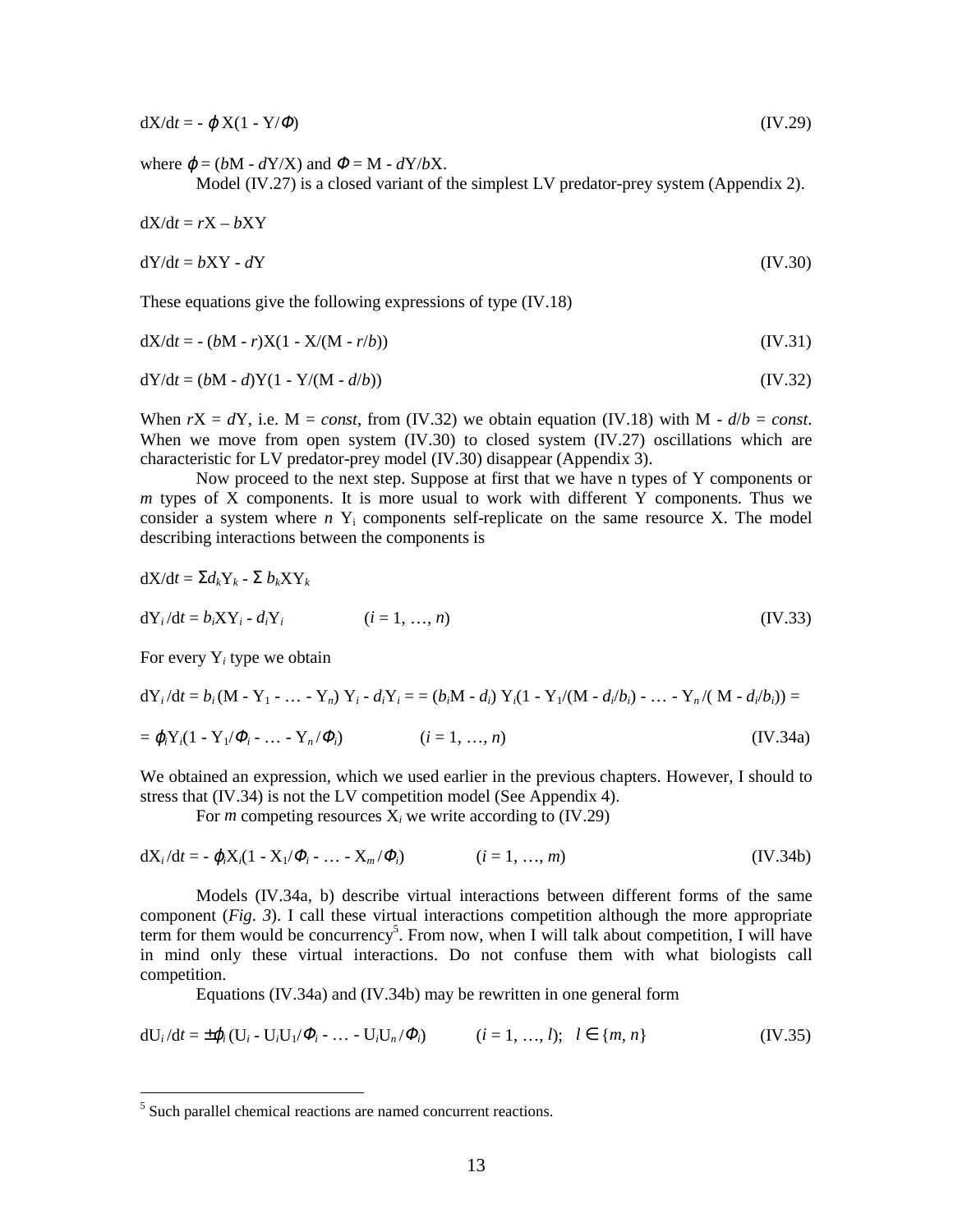Here  $U_i$  is either  $X_i$  or  $Y_i$  depending on our needs;  $\Phi_i = M - c_{(i)}$ .



*Figure 3*. Virtual interactions between d- and c-competitors.

As we did earlier we now split competition into two parts – symmetrical interactions (indifferent competition) and antisymmetrical interactions (directed competition). Remember that  $U_i$  is equivalent to  $\Phi_i \Phi_k^{-1} U_k$ . Thus symmetrical competition is presented as

$$
(1/\Phi_i)U_i(\Phi_i/\Phi_k)U_k = (1/\Phi_i)(\Phi_i/\Phi_k)U_i U_k = (1/\Phi_k) U_i U_k
$$
\n(IV.36)

and antisymmetrical competition – as

$$
\lambda_{ik}U_{i}U_{k} = (1/\Phi_{i} - 1/\Phi_{k}) U_{i}U_{k} = \Phi_{i}^{-1} \Phi_{k}^{-1} (\Phi_{k} - \Phi_{i}) U_{i}U_{k} = \Phi_{i}^{-1} \Phi_{k}^{-1} (c_{(i)} - c_{(k)}) U_{i}U_{k}
$$
(IV.37)

Therefore we have

$$
dU_i/dt = \pm \varphi_i U_i (1 - \Sigma U_k/\varPhi_k - \Sigma \lambda_{ik} U_k)
$$
 (IV.38)

The matrix  $\Lambda = (\lambda_{ik})$  is, as we described earlier, an antisymmetric matrix of directed competition functions.

We know that competitors may coexist only if

$$
\Sigma_k(\lambda_{ik} U_k) = 0, \qquad (i, k = 1, ..., l); \quad l \in \{m, n\}
$$
 (IV.39)

i.e. when  $\lambda_{ik} = 0$ ,  $(i, k = 1, ..., l)$ ,  $l \in \{m, n\}$ . That means that matrix  $\Lambda = (0)$ .

Now consider a more general case − a model describing trophic relations, and perhaps other types of interactions, in some hypothetical ecosystem

$$
dU_i/dt = \pm (\Sigma \beta_{ik} U_i - \rho_i U_i)
$$
 (*i, k = 1, ..., l*); *l \in \{m, n\}* (IV.40)

Here  $\beta_{ik}$  and  $\rho_i$  are some functions. If total mass density of the ecosystem is M(t) we may write

$$
dU_i/dt = \pm (\Sigma \beta_{ik} W_k W_k^{-1} U_i - \rho_i U_i)
$$
  
\n
$$
dU_i/dt = \pm (\Sigma \beta_{ik} W_k^{-1} (M - \Sigma_{r \neq k} W_r - \Sigma U_k - \Sigma S_p) U_i - \rho_i U_i)
$$
\n(IV.41)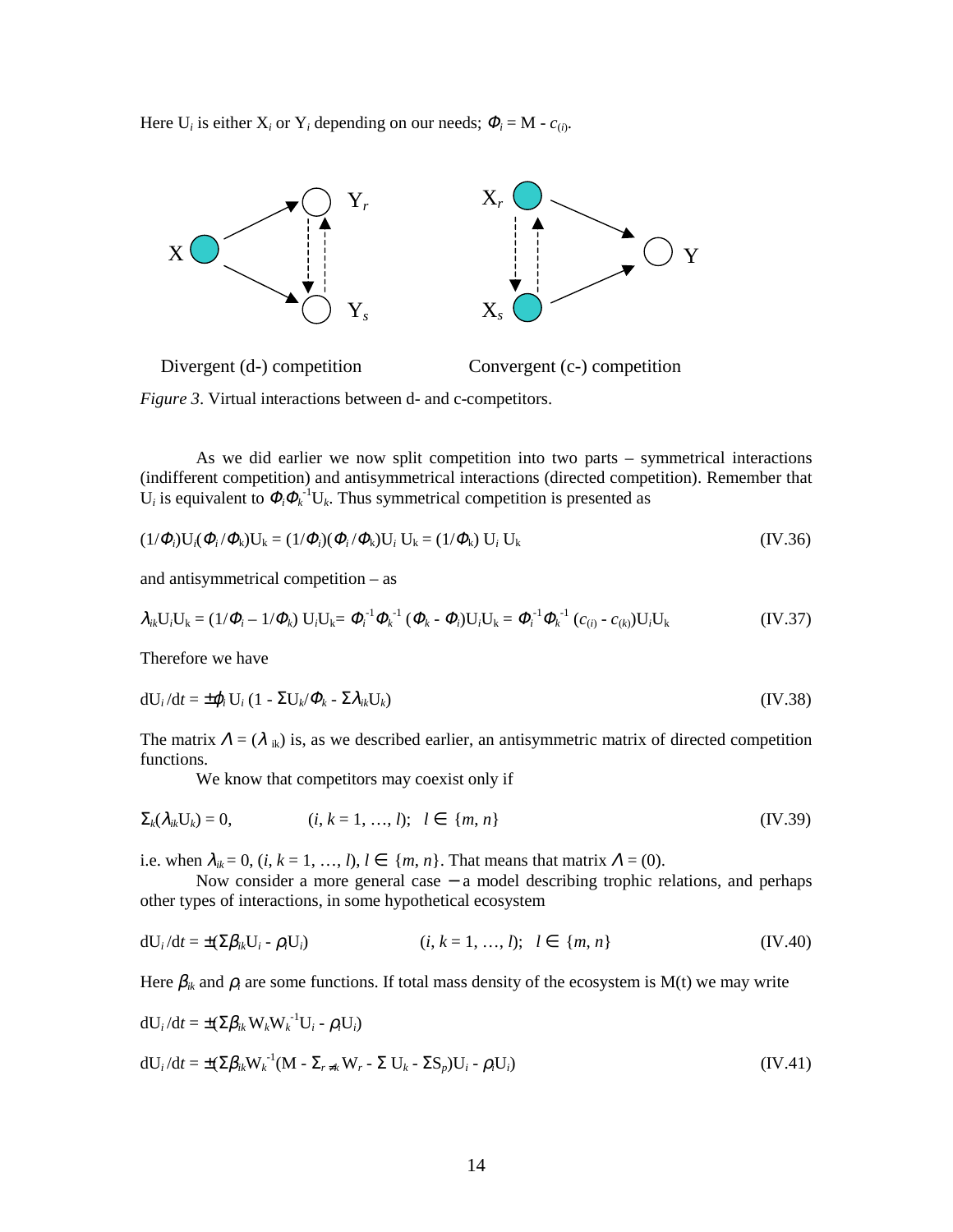where  $W_k$  are resources for which  $U_i$  compete or consumers which prey on  $U_i$  resource;  $S_p$  – species other than  $W_k$  and  $U_i$ . Continuing from (IV.41)

$$
dU_i/dt = \pm ((\Sigma \beta_{ik} W_k^{-1} M - \Sigma \beta_{ik} W_k^{-1} \Sigma_{r \neq k} W_r - \Sigma \beta_{ik} W_k^{-1} \Sigma S_p - \rho_i) U_i - \Sigma \beta_{ik} W_k^{-1} \Sigma U_k U_i)
$$
  
Denote  $\varphi_i = \Sigma \beta_{ik} W_k^{-1} M - \Sigma \beta_{ik} W_k^{-1} \Sigma_{r \neq k} W_r - \Sigma \beta_{ik} W_k^{-1} \Sigma S_p - \rho_i$ . If  $\varphi_i \neq 0$  we write  

$$
dU_i/dt = \pm \varphi_i U_i (1 - \Sigma U_k \Phi_k^{-1})
$$
(IV.42)

Here  $\Phi_k = \phi_i / \Sigma \beta_{ik} W_k^{-1} = M - \Sigma S_p - (\Sigma \beta_{ik} W_k^{-1} \Sigma_{r \neq k} W_r) / \Sigma \beta_{ik} W_k^{-1} - \rho_i / \Sigma \beta_{ik} W_k^{-1}$ . As we do not consider exponential growth (the mass of a physical system is limited) then

$$
\lim_{t \to \infty} t^1 \int_0^t (dU_i / d\tau) d\tau = 0
$$
 (IV.43)

Because

$$
\lim_{t \to \infty} t^{-1} \int_{0}^{t} \varphi_{i} U_{i} d\tau \neq 0
$$
 (IV.44)

(this means that species  $U_i$  does not die out) we have

$$
\lim_{t \to \infty} t^1 \int_0^t (1 - \Sigma U_k / \Phi_k - \Sigma \lambda_{ik} U_k) d\tau = 0
$$
 (IV.45)

As  

$$
\lim_{t \to \infty} t^1 \int_{0}^{t} (1 - \Sigma U_k / \Phi_k) d\tau = 0
$$
 (IV.46)

then from here it follows that

$$
\lim_{t \to \infty} t^{-1} \int_{0}^{t} \Sigma \lambda_{ik} U_{k} d\tau = 0
$$
 (IV.47)

If we want that equation (IV.47) would be satisfied it is necessary that, as we saw earlier, all directed competition functions would have a mean value of zero, i.e.

$$
\lim_{t \to \infty} t^1 \int_0^t \lambda_{ik} d\tau = 0, \qquad (i, k = 1, ..., l); \quad l \in \{m, n\}
$$
 (IV.48)

If species coexist they must be identical at least in average.

Now we return to the formal chemical reactions. Let us consider two of them – one parallel and one concurrent (*Fig*. *4*). The parallel chemical reaction (*Fig*. *4a*) is described by the scheme

$$
X \to Y; \t Y \to X \t (or X \leftarrow Y) X \to Z; \t Z \to X \t (or X \leftarrow Y) \t (IV.49)
$$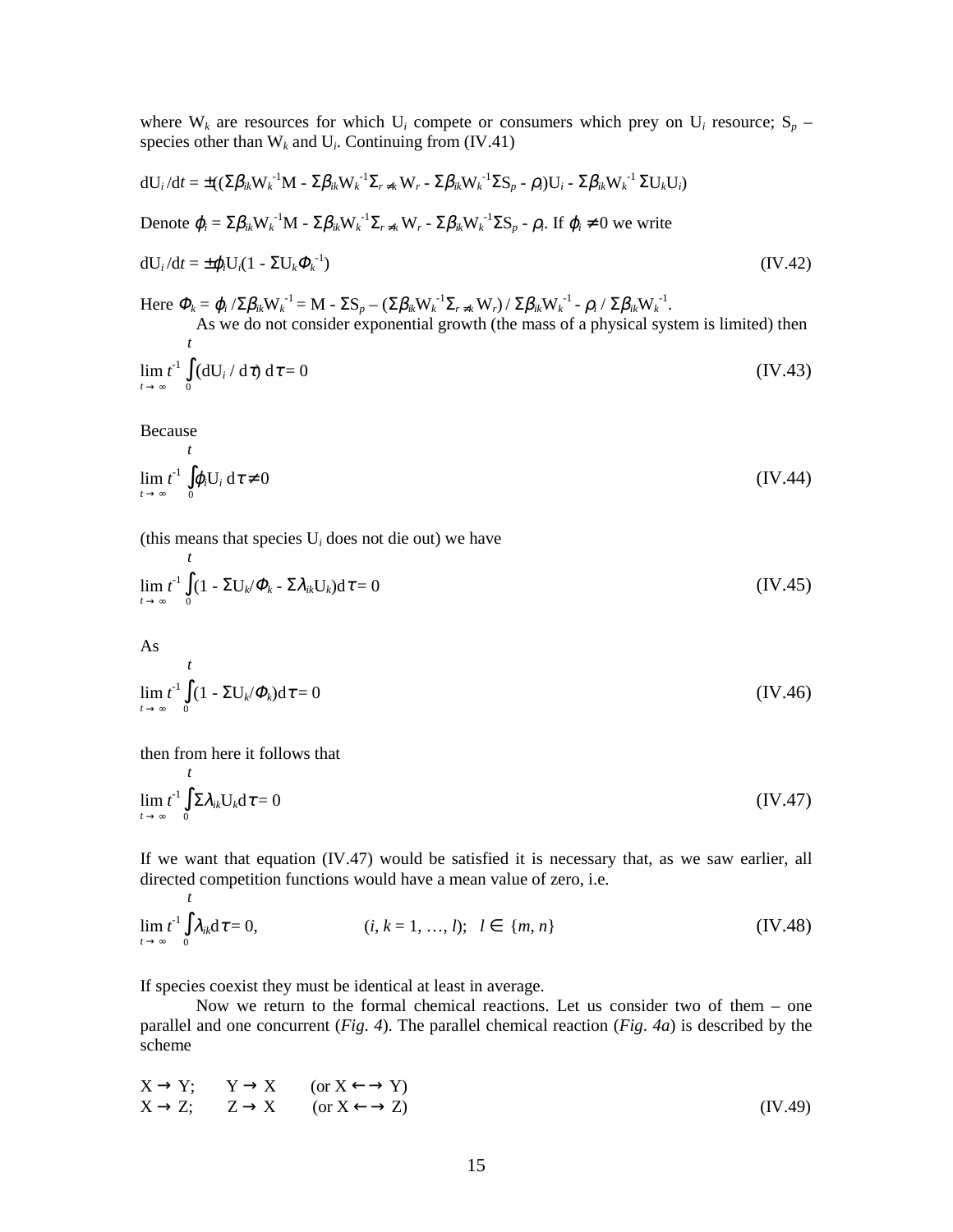

 $\mu_{\rm Y} = \mu_{\rm Z}$  at equilibrium

 $Y^*/Z^*$  in this system that  $\mu_Y = \mu_Z$ One of the components, Y or Z, will disappear from the system

Y and Z will coexist only if they are identical, i.e when  $X^*_{(Y)} = X^*_{(Z)}$ 

*Figure 4*. A comparison of equilibrium states of two chemical processes – parallel and concurrent autocatalytic chemical reactions. In ideal conditions we conclude from equilibrium equations  $\Delta \mu^0{}_Y_X = -RT \ln K_Y(Y^*)$  and  $\Delta \mu^0{}_{ZX} = -RT \ln K_Z(Z^*)$  that  $K_Y(Y^*) / K_Z(Z^*) = \exp(-\Delta \mu^0{}_{YZ} / RT);$   $\mu^0{}_i$  – the standard chemical potential of *i*th component. For parallel chemical reactions, which are shown on the left,  $K_Y(Y^*) / K_Z(Z^*) \equiv K_Y / K_Z = Y^*/Z^*$ . Autocatalytic parallel reactions coexist only if  $K_Y(Y^*)$  / $K_Z(Z^*) = 1$ , i. e. when  $\Delta \mu^0_{YZ} = 0$ . The ratio  $Y^*/Z^*$  at equilibrium may be any number depending on initial conditions – M, Y<sub>0</sub>, Z<sub>0</sub>. Anyway at a steady state we have  $\mu_Y = \mu_Z$  due to the autocatalytic nature of chemical reactions.

These reactions may be presented by a system of differential equations

$$
dY/dt = b_1 X - d_1 Y
$$
  
\n
$$
dZ/dt = b_2 X - d_2 Z
$$
 (IV.50)

The reactions will reach equilibrium when  $dY/dt = dZ/dt = 0$ . This may be expressed in the terms of chemical potentials: at equilibrium chemical potentials of reacting components are equal. Indeed, the rate of a chemical reaction and chemical potentials of its components are closely related (Appendix 5). Near equilibrium we may write

$$
V = V^{\pm} A \tag{IV.51}
$$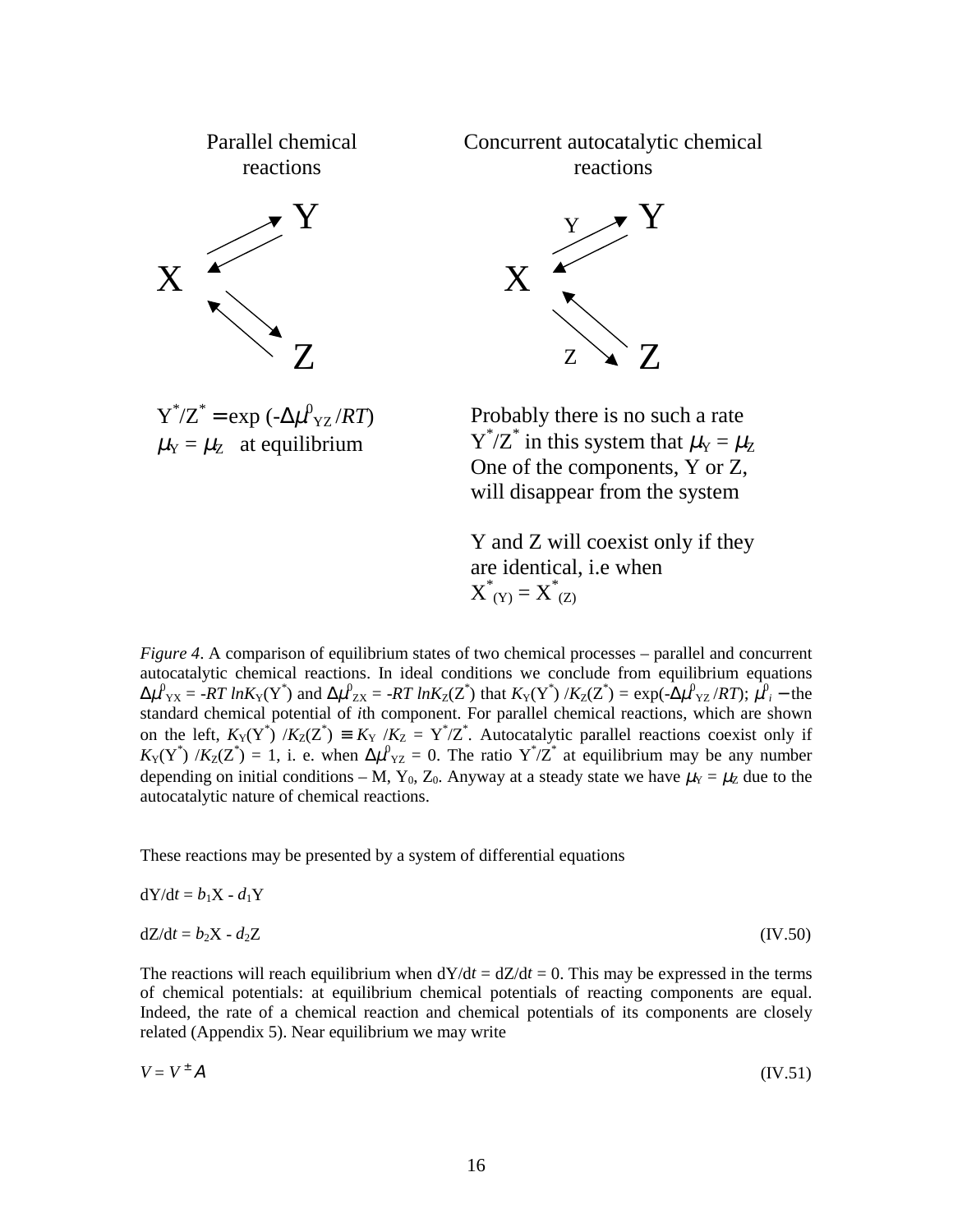where *V* is the rate of chemical reaction;  $V^{\pm}$  the rates of a forward or backward reaction at equilibrium; and  $A = \mu_i - \mu_k$  is a difference of chemical potentials of reacting components.

The system shown in *Fig*. *4a* reaches equilibrium after some time. Then chemical potentials of all components are equal, i.e.  $\mu_X = \mu_Y = \mu_Z$ . However, we cannot say the same if we deal with a system of concurrent chemical reactions (*Fig*. *4b*). These reactions may be written in the form

$$
X + Y \to Y + Y; Y \to X
$$
  

$$
X + Z \to Z + Z; Z \to X
$$
 (IV.52a)

Or we may write (IV.52a) as reversible reactions

$$
X \leftarrow \rightarrow Y
$$
  

$$
X \leftarrow \rightarrow Z
$$
 (IV.52b)

if we denote  $b_y = b_1 Y$  and  $b_z = b_2 Z$ . Differential equations for this system is

$$
dY/dt = b_1XY - d_1Y
$$
  
\n
$$
dZ/dt = b_2XZ - d_2Z
$$
 (IV.53)

Such a system will reach equilibrium only if  $d_1/b_1 = d_2/b_2$ . Indeed, we have

$$
Q_1b_1XY = K_1d_1Y;
$$
  $Q_1 = Y/X;$   $K_1(Y) = (b_1/d_1)Y = Y/X^*_{(Y)}$   
\n $Q_2b_2XZ = K_2d_2Z;$   $Q_1 = Z/X;$   $K_2(Z) = (b_2/d_2)Z = Z/X^*_{(Z)}$  (IV.54)

Here  $K_1(Y)$  and  $K_2(Z)$  are equilibrium constants of corresponding reactions which in this case really are functions that depend on arguments Y and Z. From  $(IV.54)$  we obtain that at equilibrium

$$
Q_i = K_i^* \Rightarrow Y^* / X^*_{(Y)} = (b_1 / d_1) Y^*; \quad Z^* / X^*_{(Z)} = (b_2 / d_2) Z^* \tag{IV.55}
$$

or

$$
X^*_{(Y)} = d_1/b_1; \quad X^*_{(Z)} = d_2/b_2 \tag{IV.56}
$$

Because  $M = X^* + Y^* + Z^* \Rightarrow M_{(Y)} = d_1/b_1 + Y^* + Z^*$  and  $M_{(Z)} = d_2/b_2 + Y^* + Z^*$ , then it is impossible to find such Y<sup>\*</sup> and Z<sup>\*</sup> that at the same time we would have  $Y^* + Z^* = M - d_1/b_1$  and Y<sup>\*</sup>  $+ \tilde{Z}^* = M - d_2/b_2$  unless  $d_1/b_1$  is equal to  $d_2/b_2$ .

If we return to the equation (IV.18)

$$
V = \varphi \, Y(1 - Y/\varPhi) \tag{IV.18}
$$

we may rewrite it as

$$
V = \varphi \Phi^{-1} Y (\Phi - Y) \Rightarrow V = c \varphi \Phi^{-1} Y ((M - c) / c - Y / c)
$$
 (IV.57)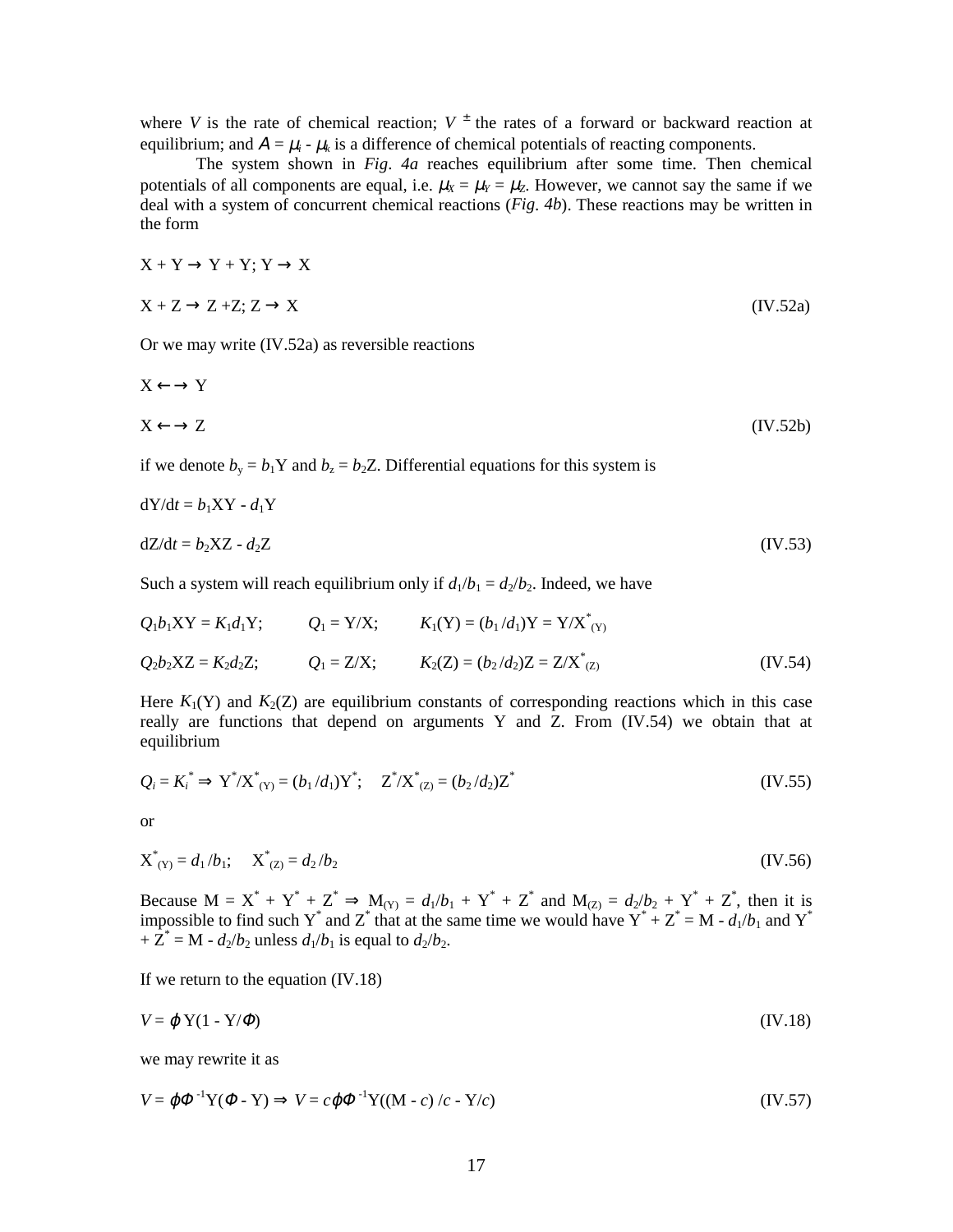where *c* is the equilibrium parameter in the expression  $\Phi = M - c$ . In (IV.57) U/*c* is analogous to the equilibrium function *K* (IV.54) of an autocatalytic chemical reaction.  $\Phi/c$  in this case corresponds to  $K^*$  value. For *n* competing autocatalytic components  $Y_i$  we have

$$
V_i = c_{(i)} \varphi_i \Phi_i^{-1} Y_i ((M - c_{(i)}) / c_{(i)} - \Sigma Y_k / c_{(i)}) \qquad (i = 1, ..., n)
$$
 (IV.58)

All components will coexist only if

$$
\left(\Sigma Y_k^*\right)/c_{(i)} = (M - c_{(i)})/c_{(i)} = K_i^* \qquad (i = 1, ..., n)
$$
\n(IV.59)

This can be attained if all  $c_{(i)}$  are equal. It is clear that in this case directed competition, which is equal to  $\Sigma \Phi_i^{-1} \Phi_k^{-1} (c_{(i)} - c_{(k)}) Y_i Y_k$  (*i* = 1, …, *n*), does not reveal itself in the system.

So we may consider differences  $c_{(i)}$  -  $c_{(k)}$  as some generalized forces and, thus, such forces are directed competition functions λ*ik*.

What is relation between chemical potentials of competing components and directed competition? Take the ratio  $d_Y/b_Y$ . On the other hand  $d_Y/b_Y = X dY / bXY$ . From here we obtain that

$$
ln (d_Y/b_Y) = ln X - v_Y
$$
 (IV.60)

For ν definition see Appendix 5. Rewrite (IV.60)

$$
v_Y = \ln X - \ln (d_Y / b_Y) = \ln X - \ln X^* (Y) = \ln X - \ln c_{(Y)}
$$
 (IV.61)

For another competitor Z we have

$$
v_Z = \ln X - \ln c_{(Z)} \tag{IV.62}
$$

Now substitute (IV.62) from (IV.61)

$$
v_{Y} - v_{Z} = -(\ln c_{(Y)} - \ln c_{(Z)})
$$
 (IV.63)

Because  $v_Y$  -  $v_Z$  is proportional to - ( $\mu_Y$  -  $\mu_Z$ ) we may write

$$
\mu_{\rm Y} - \mu_{\rm Z} = k \left( \ln c_{\rm (Y)} - \ln c_{\rm (Z)} \right) \tag{IV.64}
$$

where *k* is some coefficient.

Directed competition can be considered as a real force of biological evolution.

#### **V. Remarks**

Now we return to LV competition equations (I.4)

$$
dP_i/dt = r_i P_i (1 - \alpha_{i1} P_1 / K_i - \dots - P_i / K_i - \dots - \alpha_{in} P_n / K_i) \qquad (i = 1, ..., n)
$$
 (I.4)

As the logistic equation, this competition model may be written in the following form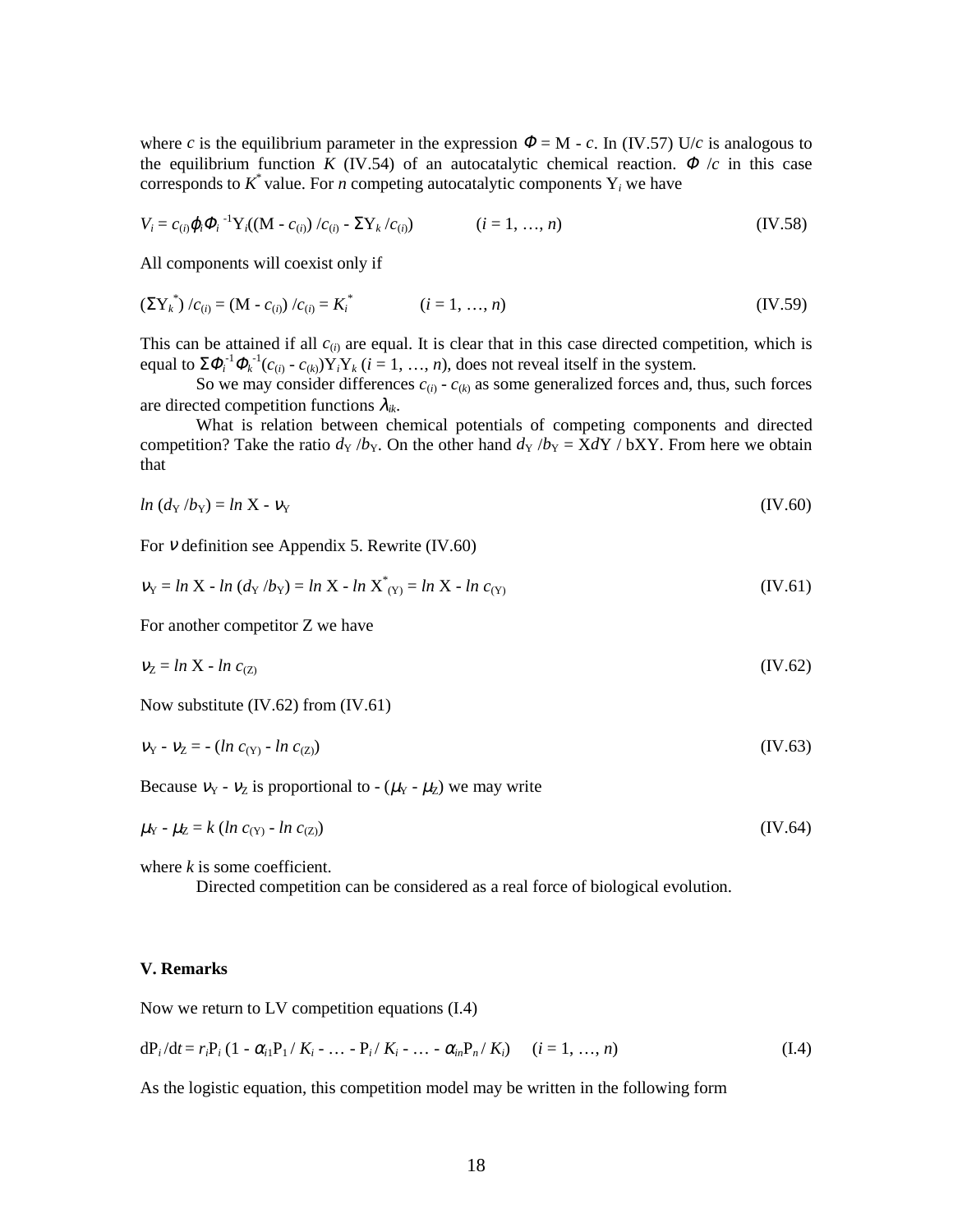$dP_i/dt = r_iP_i - r_i\alpha_iP_iP_1 / K_i - ... - r_iP_i^2 / K_i - ... - r_i\alpha_iP_iP_n / K_i$  (*i* = 1, …, *n*) (V.1) The term  $r_iP_i$ , as in the case of the logistic equation, describes the interaction of  $P_i$  individuals with resources. As earlier, this term means that the amount of resources is infinite. Thus resources do not give any negative effect on the growth of population P*i*. We merely may enhance or slow down the growth rate by maintaining the higher or lover amount of resources  $R_0$  in the system according to the expression  $r_i = b_i R_0 - d_i$ . Claims that the logistic model or LV competition model describes competitive interactions between individuals for limited resources are false. LV competition model even does not require that all P*i* species consume the same food for which, therefore, they should compete. All species  $P_i$  may use entirely different resources or they may consume the same food – the results will the same. This is because food is unlimited. Competitive interactions between individuals of the same or different species arise due to interference between these individuals. And only those negative interactions limit populations grow. This is an error of classical competition theory. The coefficient  $K_i$  in the logistic or LV competition model does not have the meaning of carrying capacity of the species environment. These models miss the main component – the limited amount of resources, which determines how many individuals of a given species are able to survive. All other interactions between individuals of a given species and with individuals of other species modify this value increasing it or decreasing depending on the nature of interactions.

On the other hand we may take some initial model describing species interactions

$$
dP_i/dt = r_i P_i - t_i P_i^2 - \sum_{k \neq i} s_{ik} P_i P_k \qquad (i, k = 1, ..., n)
$$
 (V.2)

where  $t_i$  and  $s_{ik}$  show the intraspecific and interspecific interference interactions respectively. Transform this equation to the form (I.4) by writing

$$
dP_i/dt = r_i P_i (1 - P_i/(r_i / t_i) - \Sigma_{k \neq i} (s_{ik} / t_i) P_k/(r_i / t_i)) \qquad (i, k = 1, ..., n)
$$
 (V.3)

and further by denoting  $K_i = r_i / t_i$  and  $\alpha_{ik} = s_{ik} / t_i$ .  $K_i$  has a meaning only if  $t_i \neq 0$ . If  $t_i = 0$ , i.e. if individuals of species P*i* do not interfere, LV competition model has no sense.

Meanwhile equations (IV.34) have quite a different meaning. Functions  $\Phi_i$  are really 'carrying capacities' according to their expression  $\Phi_i = M - c_{(i)}$ . They indeed show how many individuals of *i*th species may be supported in a given volume of environment due to relations with limited resources, including all other interactions described by a model.

At first consider system (V.2) without intraspecific interference interactions. If  $t_i = 0$  ( $i =$ 1, …, *n*) we have the equation

$$
dP_i/dt = r_i P_i - \sum_{k \neq i} s_{ik} P_i P_k = r_i P_i (1 - \sum_{k \neq i} (P_k/(r_i / s_{ik})) \qquad (i, k = 1, ..., n)
$$
 (V.4)

This is not LV competition model. This conclusion follows from (V.3) expression if we assume that  $t_i = 0$ . In this case we should propose that  $K_i = \infty$  what is inappropriate. Species which behavior is described by (V.4) equations will not coexist stably. Write equations (V.4) in the form

$$
dP_i/dt = (b_iR_0 - d_i) P_i - \sum_{k \neq i} s_{ik} P_i P_k = b_i (M - \sum P_k) P_i - d_i P_i - \sum_{k \neq i} s_{ik} P_i P_k =
$$
  
= 
$$
(b_iM - d_i) P_i (1 - \sum P_k/(M - d_i/b_i) - \sum_{k \neq i} (s_{ik}/b_i) P_k/(M - d_i/b_i)) =
$$
  
= 
$$
\varphi_i P_i (1 - P_i / \varPhi_i - \sum_{k \neq i} ((s_{ik} + b_i) / b_i) P_k / \varPhi_i)
$$
 (V.5)

We see that all parameters  $\alpha_{ik} = (s_{ik} + b_i)/b_i > 1$ . Therefore for every pair  $\alpha_{ik}$  and  $\alpha_{ki}$  we have  $\alpha_{ik}\alpha_{ki} = ((s_{ik} + b_i)/b_i)((s_{ki} + b_k)/b_k) > 1$  (Appendix 6).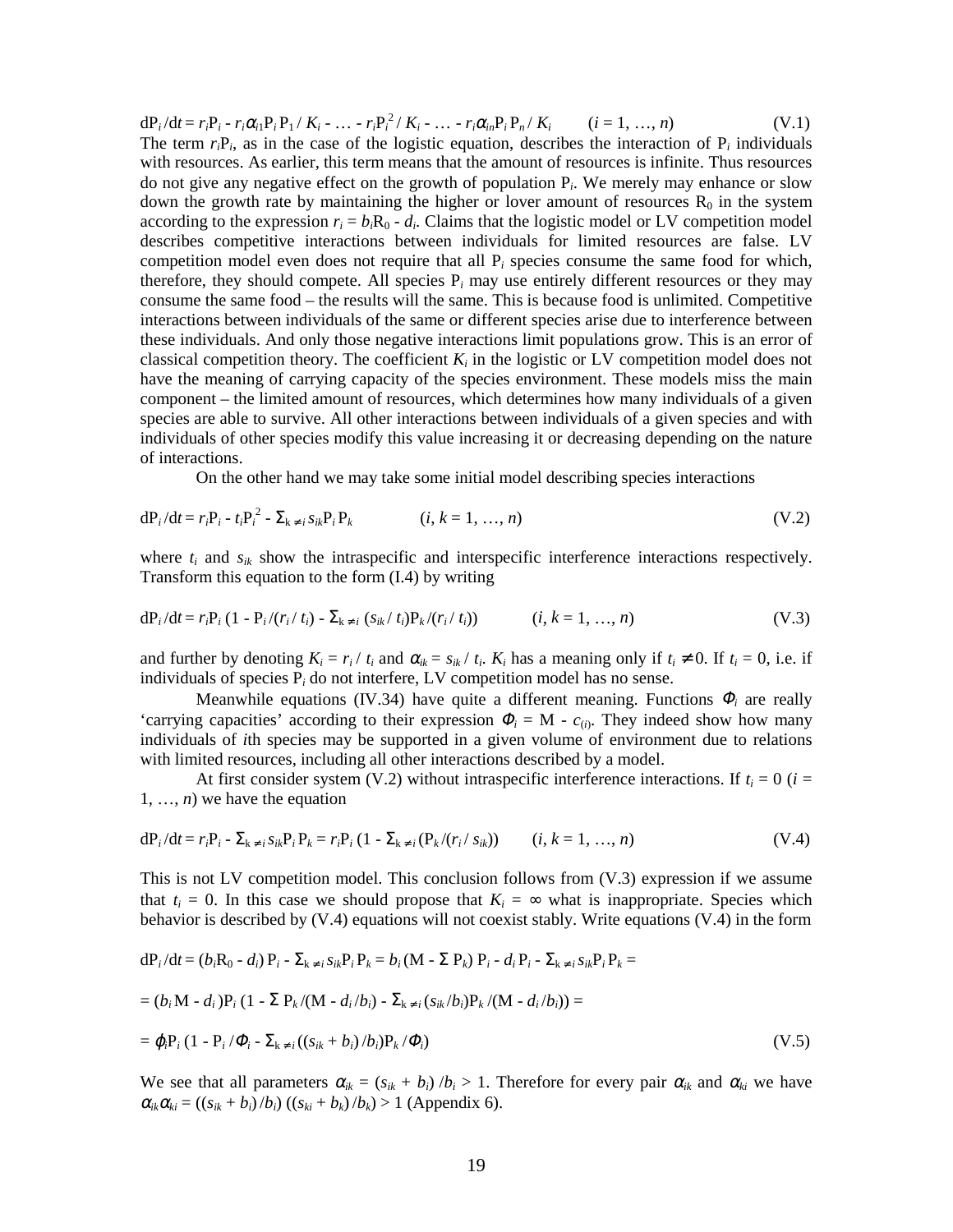Thus species with only interspecific interference interactions cannot coexist stably. Contrary to this species with only intraspecific interference interactions will always coexist. This is clear from the following consideration. Let us take initial model, which is just another form of the logistic equation

$$
dP_i/dt = r_i P_i - t_i P_i^2
$$
 (*i, k = 1, ..., n*) (V.6)

(V.6) set of differential equations, not (I.4) model, describes the interaction of *n* species growing on the same resource. All species will stably coexist in this system. Moreover they all will have the same equilibrium densities  $K_i$  as if they would grow alone because resources are unlimited. If we want that competition for resources between species arises in (V.6) system we should deal with a system, which has the limited amount of total mass density M.

How equilibrium is reached in the logistic model may be seen from this example. We have

$$
dP/dt = rP - tP2 = bR0P - dP - tP2 = b(M - P)P - dP - tP2 =
$$
  
= (bM - d)P(1 - b<sup>-1</sup>(b+t) P/(P+(R<sub>0</sub> - d/b))) (V.7)

If  $t_i > 0$  then the ratio  $(b + t) / b$  is greater than 1. On the other hand the ratio  $P/(P+(R_0 - d/b)) < 1$ increases when population P density grows. (We assume that the initial density of P is much less than the ratio  $r/t$ .) Thus there will be a moment in the evolution of this system when  $((b + t)/b)$  $P/(P+(R_0 - d/b)) = 1$ . Then logistic model (V.6) will reach a steady state (the density of P stops growing).

By the same chain of rearrangements as in  $(V.5)$  we obtain from  $(V.6)$ 

$$
dP_i/dt = (b_i R_0 - d_i) P_i - t_i P_i = (b_i M - d_i) P_i (1 - \Sigma P_k/(M - d_i/b_i) - (t_i/b_i) P_i/(M - d_i/b_i)) =
$$
  
=  $\varphi_i P_i (1 - ((t_i + b_i)/b_i) P_i/\varPhi_i - \Sigma_{k \neq i} P_k/\varPhi_i) = \varphi_i P_i (1 - P_i/\varPhi_i - \Sigma_{k \neq i} (b_i/(t_i + b_i)) P_k/\varPhi_i)$  (V.8)

Here  $\Phi_i^{\sim} = (b_i/(t_i + b_i))\Phi_i$ . As  $b_i/(t_i + b_i) < 1$  all species will survive in the system (Appendix 7).

Combining both intra- and interspecific interference interactions we may obtain various outcomes from our models. Take the model (V.2)

$$
dP_i/dt = r_iP_i - t_iP_i^2 - \sum_{k \neq i} s_{ik}P_iP_k = (b_i M - d_i)P_i - b_i \sum P_k - t_iP_i^2 - \sum_{k \neq i} s_{ik}P_iP_k =
$$
  
=  $\varphi_i P_i (1 - \sum P_k / \varPhi_i - (t_i / b_i)P_i / \varPhi_i - \sum_{k \neq i} (s_{ik} / b_i) P_k / \varPhi_i) =$   
=  $\varphi_i P_i (1 - P_i / \varPhi_i^* - \sum_{k \neq i} ((s_{ik} + b_i) / (t_i + b_i)) P_k / \varPhi_i^*)$  (V.9)

where  $\Phi_i^{\sim} = (b_i / (t_i + b_i))\Phi$ . At least in the case when the product of all reciprocal interactions  $\alpha_{ik}\alpha_{ki} = (s_{ik} + b_i)(t_i + b_i)^{-1}(s_{ki} + b_k)(t_k + b_k)^{-1}$  is less than 1 all species will coexist stably (Strobeck, 1973).

The examples analyzed above we wrote in such a form  $((V.5), (V.8), (V.9))$  that allows us to obtain a generalized expression of directed competition. Apply it to LV competition model (I.13)

$$
dP_i/dt = r_i P_i (1 - \Sigma P_k / K_k - \Sigma K_i^{-1} K_k^{-1} (\alpha_{ik} K_k - K_i) P_k) \qquad (i = 1, ..., n)
$$
 (I.13)

The term  $\sum K_i^{-1} K_k^{-1} (\alpha_{ik} K_k - K_i) P_i P_k$  is generalized directed competition.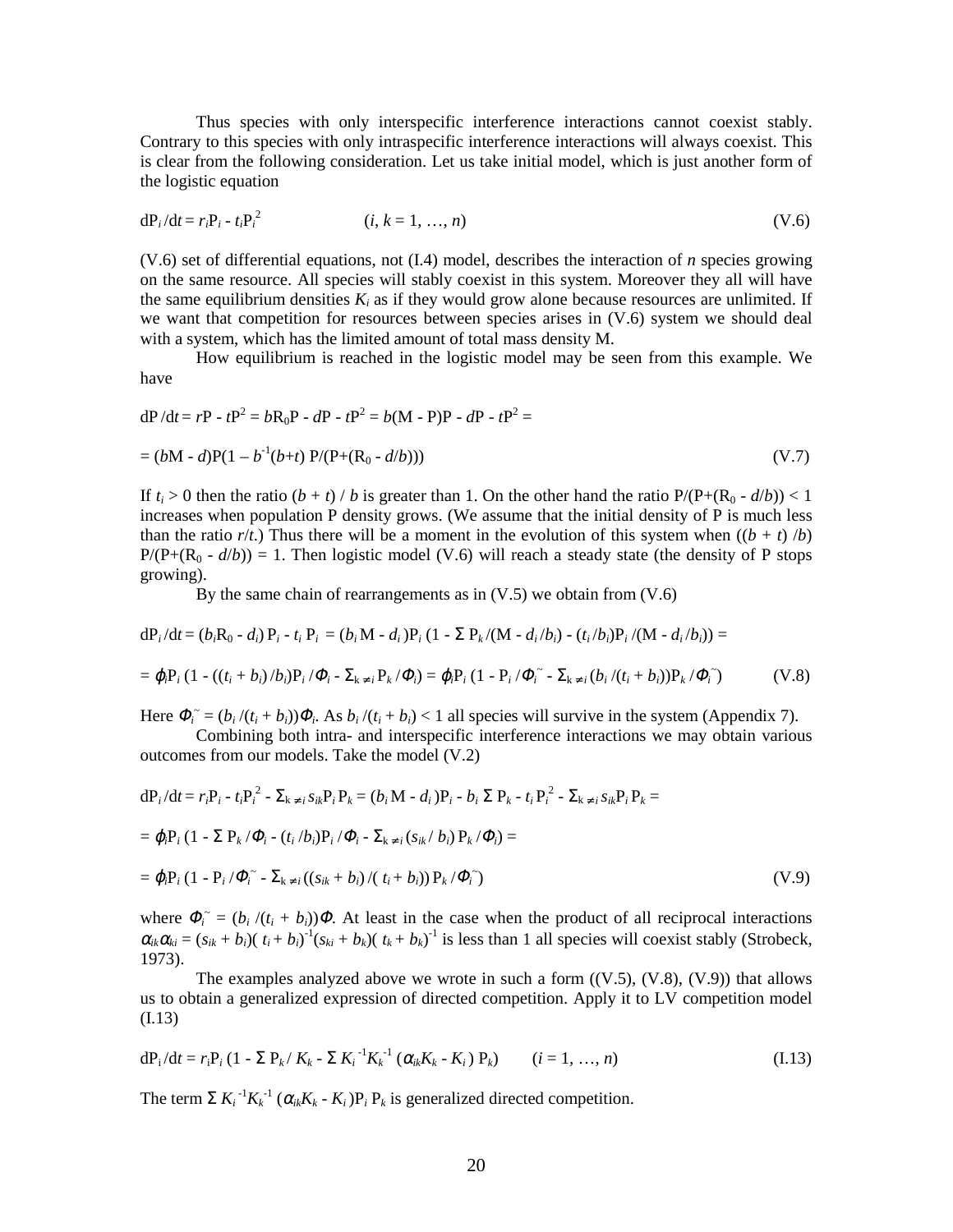Now we may explain why in the case shown in *Fig*. *5a* two species do not coexist and in the case shown in *Fig*. *5b* they do. Simply in the second case generalized directed competition coefficients  $\lambda_{ik} = K_i^{-1} K_k^{-1} (\alpha_{ik} K_k - K_i)$  for both species are less than zero. This means that species make a "positive" effect on each other by enhancing competitors growth rate. In the first case (Fig. 5a) the effect of generalized directed competition is positive for both species. Thus coexistence is impossible (the steady state is unstable).



*Figure 5*. Two outcomes of two-species LV competition model.

Therefore the sign of directed competition determines which components in the system of competing species may be called winners or losers at any time. Again begin with the equation (IV.38) for d-competitors (it should be noted that we will obtain the same result if we consider ccompetitors)

$$
dY_i/dt = \varphi_i Y_i (1 - \Sigma Y_k/\varPhi_k - \Sigma \lambda_{ik} Y_k)
$$
 (IV.38)

Rewrite it

$$
(\boldsymbol{\varphi}_i \mathbf{Y}_i - \mathbf{d} \mathbf{Y}_i / \mathbf{d} t) / \boldsymbol{\varphi}_i \mathbf{Y}_i = \Sigma \mathbf{Y}_k / \boldsymbol{\varPhi}_k + \Sigma \lambda_{ik} \mathbf{Y}_k
$$
\n
$$
(V.10)
$$

The expression on the left is equivalent to the ratio  $(X - X^*)/(M - X^*)$  and shows what part of available resources have been used already. Let us mark it  $\Psi_i$ . On the right side is the sum of indifferent and directed competition calculated for a density unit of P*i* species. We denote them by  $\Psi$  and  $\Psi$ <sub>*i, dir* respectively. Thus we have</sub>

$$
\Psi_i = \Psi + \Psi_{i, \text{dir}} \tag{V.11}
$$

If we multiply  $(V.11)$  equations by  $Y_i$  and add them we get

$$
\Psi_i Y_i = \Psi Y_i + \Psi_{i, dir} Y_i \qquad (i = 1, ..., n)
$$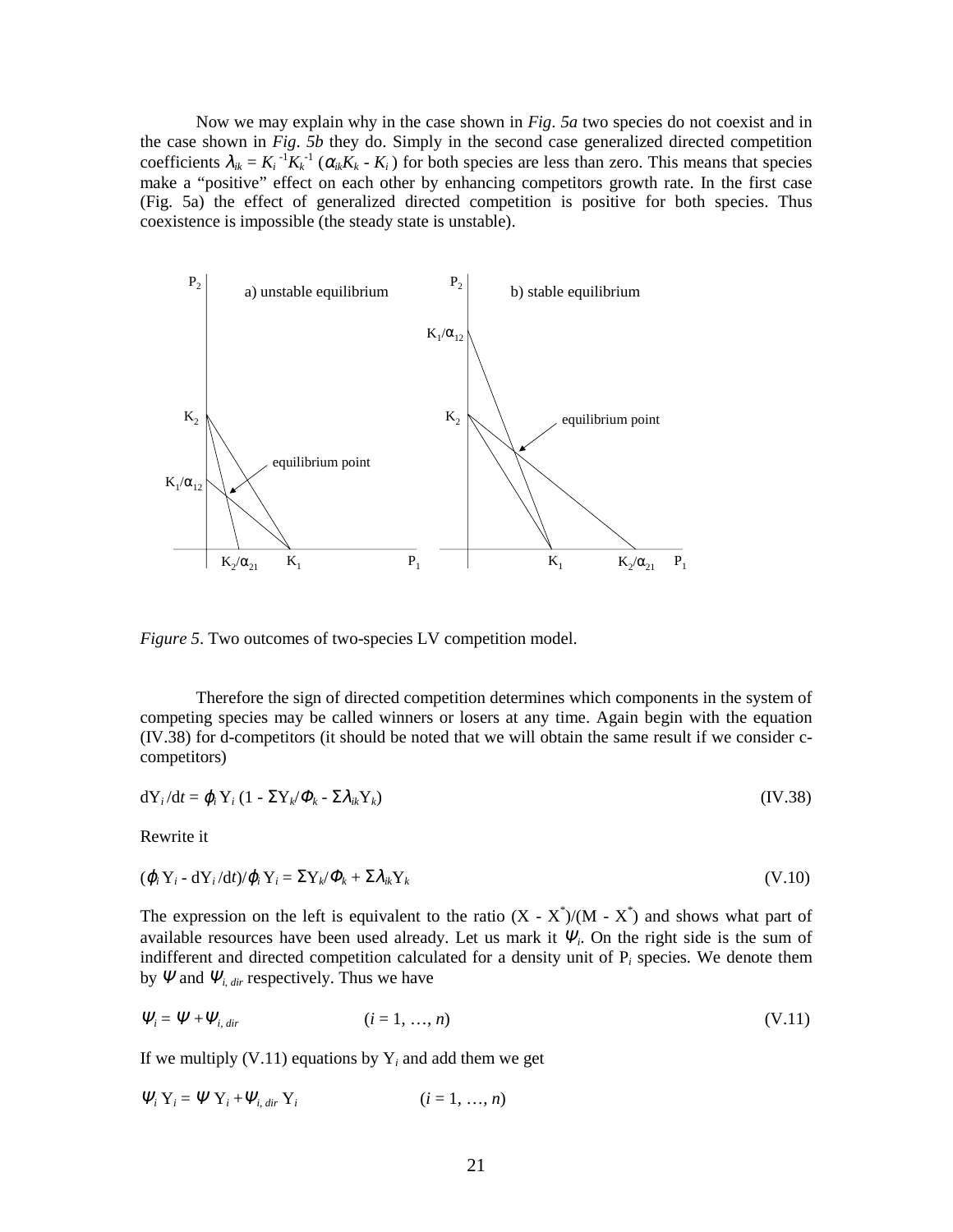$$
\Sigma \mathbf{\Psi}_k \mathbf{Y}_k = \Sigma \mathbf{\Psi} \mathbf{Y}_k + \Sigma \mathbf{\Psi}_{k, dir} \mathbf{Y}_k
$$
\n(V.12)

Because  $\Sigma \Psi_k$ , *dir*  $Y_k = 0$  by identity, we obtain from (V.12) that

$$
\Psi = (\Sigma \Psi_k Y_k) / (\Sigma Y_k) \tag{V.13}
$$

So  $\Psi$  may be called specific  $\Psi_k$  for the system of competing species. From here it follows that

$$
\Psi_{i, \text{dir}} = \Psi_i - \left(\Sigma \Psi_k Y_k\right) / \left(\Sigma Y_k\right) = \Sigma (\Psi_i - \Psi_k) Y_k / \Sigma Y_k \tag{V.14}
$$

Thus  $\Psi_{i, dir}$  is a mean deviation of all  $\Psi_k$  ( $k = 1, ..., n$ ) from a given  $\Psi_i$ . Therefore (V.11) may be rewritten as (Appendix 8)

$$
\Psi_i = \left(\sum \Psi_k Y_k\right) / \left(\sum Y_k\right) + \sum (\Psi_i - \Psi_k) Y_k / \sum Y_k \qquad (i, k = 1, ..., n)
$$
\n(V.15)

Those competitors which have lover  $\Psi_i$  ( $\Psi_i$  <  $\Psi$ ) are favored in the system.  $\Psi_i$  <  $\Psi$ means that P*i* species have more resources available for their populations growth. Species with negative  $\Psi_{i, dir}$  are temporary winners in the system (see *Fig. 5b*). And species with positive  $\Psi_{i, dir}$ suffer a loss from competition with other species (see *Fig*. *5b*). The system of competing species with both c- and d-competitors is in equilibrium only when  $\Psi_i = \Psi$  for all  $i = 1, ..., n$ . Or more generally, if all species in a system coexist permanently then

$$
\lim_{t \to \infty} t^1 \int_0^t \Psi_i \, d\tau = \lim_{t \to \infty} t^1 \int_0^t \Psi \, d\tau
$$
\n(V.16)

Now, at last, we have arrived at a point where obvious and simple conclusions can be made. Return to the equation (V.11)

$$
\Psi_i = \Psi + \Psi_{i, \text{dir}} \tag{V.11}
$$

At first let us assume that our system of c- and d-competitors is a "normal" system. This means that the total mass flow is from resources to consumers, i.e. left to right in the equation  $X \leftarrow Y$ . By accepting this agreement we simply exclude the situation where the system is overloaded, i.e. where the concentration of at least some of Y<sub>i</sub>'s is more that the system can sustain.

I state here that contemporaneous evolutionary thoughts, which have their roots in the works of Darwin and Malthus, rest on the  $\Psi$  value defined according to the equation (V.11). Indeed, if we want for natural selection to operate, the system should reach a state where resources become limited and thus competition between individuals begin. This state of the system is measured with the function  $\Psi$ . And, strictly speaking, competition should occur between individuals when  $\Psi = 1$ . But in the "normal", not disturbed, system this may occur only if all competitors coexist. In this case either they are identical or there are left only one ccompetitor and one d-competitor in the system. In any case c-competitors and d-competitors would be identical and selection has nothing to do with them.

Contrary to what scientists believe the principle of natural selection has no background to be a scientific model of biological evolution. Natural selection theory is simply some kind of an anthropomorphic view of the world. Actually it does not follow from the Darwin's argument that all living things have an unlimited potential for growth. From this someone could conclude that species should struggle for their survival. On the other hand I may state that from the same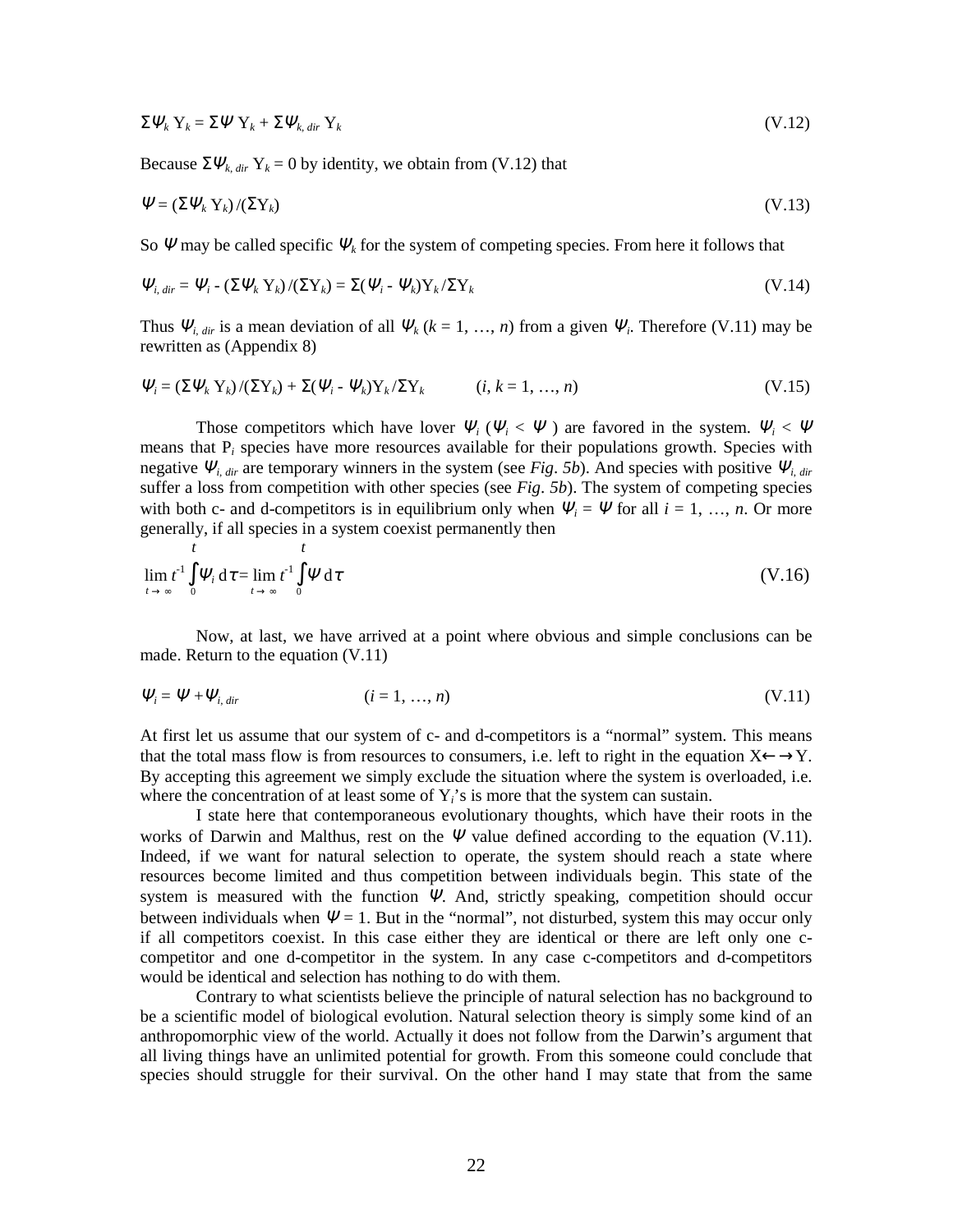proposition the conclusion that species have no reason to struggle follows (because potential unlimited growth means that here is nothing in the system which can suppress species).

It seems that the process of natural selection can be presented with a scheme given in *Fig*. *4*. The first impression is such that the fittest species, i. e. a species, which has a higher <sup>Φ</sup>*i* value, is the winner. But this is very superficial impression. Here I give another explanation for this competitive exclusion event. The result of competition is not the survival of the fittest but the disappearance of differences between competitors, Y and Z. It may be done by two ways. First, one of the species with a lower  $\Phi_i$  value must extinct. Then surviving competitor would become identical because individuals of the same species are considered to be identical. Second, Both species, Y and Z, may coexist if they are (or become) identical.

One more remark. Natural selection idea arose from the so called artificial selection process. If natural selection does not exist how we can explain artificial selection? We can do that in a simple manner. Man does not select individuals. He just changes the birth and death rates of selected populations, therefore changing their  $\Phi_i$  values.

My conclusion is that only functions  $\Psi$ <sub>*i, dir*</sub> are responsible for the Darwinian evolution of competing species. Thus, the result of evolution is not better-adapted individuals, but a system with identical components. We have a clear expression of species fitness – their  $\Phi_i$  (or  $c_{(i)}$ ) values. Of course species with a higher  $\Phi_i$  (or lower  $c_{(i)}$ ) wins. But evolution may lead to the highest values of fitness if only one species (or perhaps one super-individual) would exist on earth. However, this is quite impossible because the degradation of individuals is physically inevitable. So the emergence of new species is an ordinary process of moving toward a less ordered state. When different species present in the system we should pay attention to the following things regarding their interactions. At first we should remember that c- and d-competitors evolve in different directions. d-competitors increase their <sup>Φ</sup>*i* values while c-competitors decrease them. Second, in general, interactions between species decrease each other fitness. The individual interacting components – species – cannot evolve toward some extreme fitness value. But this loss in fitness leads to the increases of species number. Probably the huge biodiversity indeed maintains the whole system at a relatively equilibrium state (Coste *et al*., 1978; Anthony and Stuart, 1983; Rooney *et al*., 2006; Ives and Carpenter, 2007). The more potential interactions exist in the system the easier species can control their behavior so that to make themselves approximately identical.

The principle of natural selection cannot be applied to chemical world; so it cannot explain the origin of life. Therefore a breach exists between chemical and biological worlds. Nevertheless we may repair this proclaiming that natural selection principle is a universal law. Then selection may occur between chemical molecules (Eigen and Schuster, 1979). However, in this paper another view on biological evolution and the maintaining of species diversity is presented. I reject not only the "cosmological" nature of natural selection principle but the principle itself. The initial steps in the emergence of life probably were some parallel autocatalytic chemical reactions. The crucial event for biological evolution to begin was the emergence of self-replicating chemical entities (Eigen and Schuster, 1979; Diener, 1989; Woese, 1998). As soon as the simplest self-replicating systems arise it is quite possible that their complexity will increase. The more complex self-replicating units are the more "degrees of freedom" they have to manipulate their behavior. This enhances the possibility to maintain competitors similarity. Therefore different forms have more chances to survive.

# **References**

Aarssen, L. W., 1989. Competitive ability and species coexistence: a 'plant's-eye' view. *Oikos*, 56: 386-401.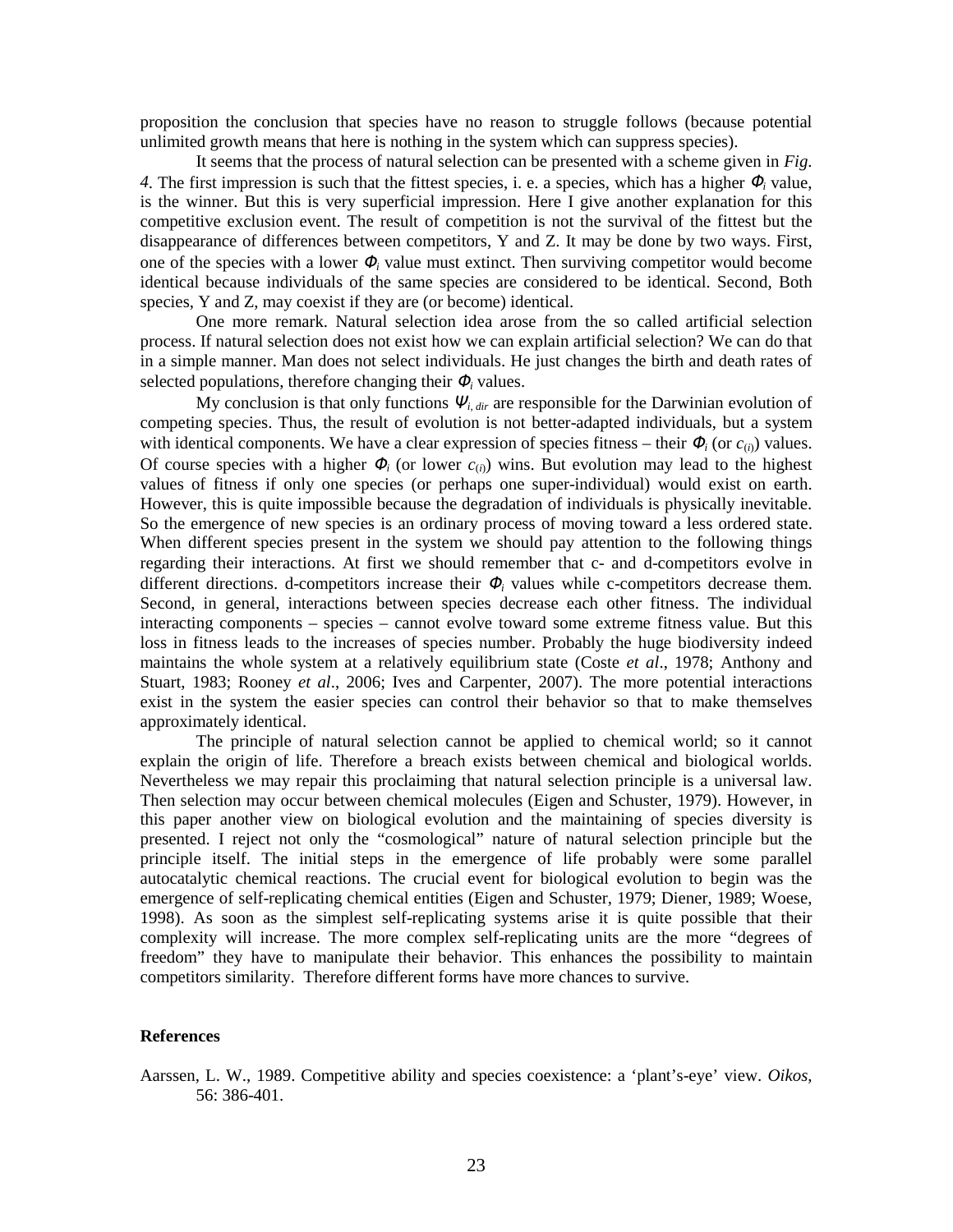- Ågren, G. I. and T. Fagerström, 1984. Limiting dissimilarity in plants: randomness prevents exclusion of species with similar competitive abilities. *Oikos*, 43: 369-375.
- Antonovics, J. and H. Ford, 1972. Criteria for the validation or invalidation of the competitive exclusion principle. *Nature*, 237: 406-407.
- Anthony, W. K. and L. P. Stuart, 1983. Complexity, diversity, and stability: a reconciliation of theoretical and empirical results. *Am*. *Nat*., 122: 229-239.
- Ayala, F., 1960. Experimental invalidation of the principle of competitive exclusion. *Nature*, 224: 1076-1079.
- Ayala, F. J., 1971a. Competition between species: frequency dependence. *Science*, 171: 820-824.
- Ayala, F. J., 1971b. Environmental fluctuations and population size. *Nature*, 231: 112-114.
- Azovsky, A. I., 1996. The effect of scale on congener coexistence: can molluscs and polychaetes reconcile beetles to ciliates? *Oikos*, 77: 117-126.
- Azovsky, A. I., 1992. Co-occurence of congeneric species of marine ciliates and the competitive exclusion principle: the effect of scale. *Russian Journal of Aquatic Ecology*, 1: 49-59.
- Balciunas, D., 2004. The waterwheel in the waterfall. arXiv:q-bio/0401035v1 [q-bio.PE].
- Balciunas, D., 2005. The equilibrium theory of life evolution. arXiv:q-bio/0510023v1 [q-bio.PE].
- Bengtsson, J., 1986. Life histories and interspecific competition between three *Daphnia* species in rockpools. *J*. *Anim*. *Ecol*., 55: 641-655.
- Biebricher, C. K. and M. Eigen, 2005. The error threshold. *Virus Research*, 107: 117-127.
- Borowsky, R., 1971. Principle of competitive exclusion and *Drosophila*. *Nature*, 230: 409-410.
- Britton, N. F., 1989. Aggregation and the competitive exclusion principle. *J*. *Theor*. *Biol*., 136: 57-66.
- Brown, J.H., 1981. Two decades of homage to Santa Rosalia: toward a general theory of diversity. *Amer*. *Zool*., 21: 877-888.
- Caplain, S. R. and A. Essig, 1983*. Bioenergetics and linear nonequilibrium thermodynamics. The steady state*. Harward University Press, Cambridge.
- Calow, P., 1983. *Evolutionary principles*. Blackie, Glasgow.
- Cole, L. C., 1960. Competitive exclusion. *Science*, 132: 348-349.
- Coste, J., J. Peyraud and P. Coulett, 1978. Does complexity favour the existence of persistent ecosystems? *J*. *Theor*. *Biol*., 73: 359-362.
- Darwin, C., 1859. *On the origin of species*. John Murray, London.
- Den Boer, P. J., 1980. Exclusion or coexistence and the taxonomic or ecological relationships between species. *Neth*. *J*. *Zool*., 30: 278-306.
- Den Boer, P. J., 1985. Exclusion, competition or coexistence? A question of testing the right hypotheses. *Z*. *Zool*. *Syst*. *Evolutionforsch*., 23: 259-274.
- Den Boer, P. J., 1986. The present status of the competitive exclusion principle. *TREE*, 1: 25-28.
- Diener, T. O., 1989. Circular RNAs: relics of precellular evolution? *Proc*. *Natl*. *Acad*. *Sci*., 86: 9370-9374.
- Eigen M., P. Schuster, 1979. *The hypercycle. A principle of natural self-organization*. Springer-Verlag, Berlin.
- Fox, S. W., 1986. Molecular selection and natural selection. *The Quarterly Review of Biology*, 61: 375-386.
- Gause, G. F., 1934a. Experimental analysisof Vito Volterra's mathematical theory of the struggle foe existence. *Science*, 79: 16-17.
- Gause, G. F., 1934b. *The struggle for existence*. The Williams and Wilkins Co., Baltimore.
- Gause, G. F., 1970. Criticism of invalidation of principle of competitive exclusion. *Nature*, 227: 89.
- Ghilarov, A. M., 1984. The paradox of the plankton reconsidered; or, why do species coexist? *Oikos*, 43: 46-52.
- Gilbert, O., T. B. Reynoldson and J. Hobart, 1952. Gause's hypothesis: an examination. *J*. *Animal Ecology*, 21: 310-312.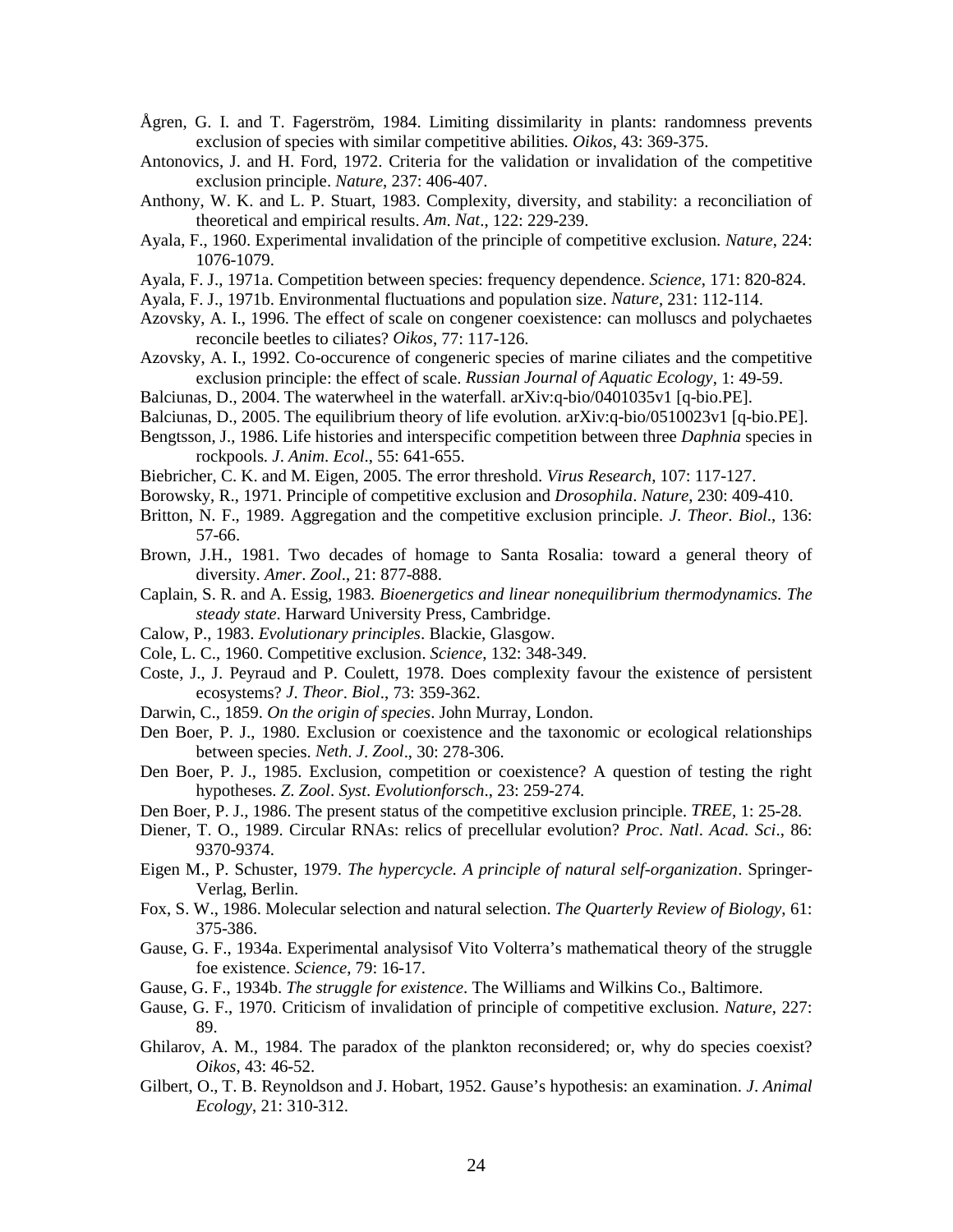Giller, P. S., 1984. *Community structure and the niche*. Chapman and Hall, London.

- Gilpin, M. E., and K. E. Justice, 1972. Reinterpretation of the invalidation of the principle of competitive exclusion. *Nature*, 236: 273-274, 299-301.
- Green, R. F., 1986. Does aggregation prevent competitive exclusion? A response to Atkinson and Shorrocks. *Am*. *Nat*. 128: 301-304.
- Grover, J. P., 1997. *Resource competition*. Chapman and Hall, London.
- Hansen, S. R. and S. P. Hubbell, 1980. Single-nutrient microbial competition: qualitative agreement between experimental and theoretically forecast outcomes. S*cience*, 207: 1491-1493.
- Hardin, G., 1960. The competitive exclusion principle, *Science* 131: 1292-1297.
- Hobson, L. A., 1988/1989. Paradox of the phytoplankton an overview. *Biol*. *Oceanog*., 6: 493- 504.
- Holt, R. D., 1977. Predation, apparent competition, and the structure of prey communities. *Theor*. *Popul*. *Biol*., 12: 197-229.
- Holt, R. D., J. P. Grover and D. Tilman, 1994. Simple rules for interspecific dominance in systems with exploitative and apparent competition. *Am*. *Nat*., 144: 741-771.
- Huisman, J. and F. J. Weissing, 1999. Biodiversity of plankton by species oscillations and chaos. *Nature*, 402: 407-410.
- Hulley, P. E., G. H. Walter and A. J. F. K. Craig, 1988. Interspecific competition and community structure, II. The recognition concept of species. *Biology Forum*, 81: 263-285.
- Ives, A. R. and S. R. Carpenter, 2007. Stability and diversity of ecosystems. *Science*, 317: 58-62.
- Khare, A. and G. Shaulsky, 2006. First among equals: competition between genetically identical cells. *Nature Reviews Genetics* 7: 577-583.
- Kuno, E., 1988. Aggregation pattern of individuals and the outcomes of competition within and between species: differential equation models. *Res*. *Popul*. *Ecol*. 30: 69-82.
- Lotka, A. J., 1925. *Elements of Physical Biology*. Williams and Wilkins, Baltimore.
- Løvtrup, S. 1986. On progressive evolution and competitive extinction. *Environmental Biology of Fishes*, 17: 3-12.
- MacArthur, R. & Levins R., 1967. The limiting similarity, convergence, and divergence of coexisting species, *Am*. *Nat*. 101: 377-385.
- Maherali, H. And J. N. Klironomos. Influence of phylogeny on fungal community assembly and ecosystem functioning. *Science*, 316: 1746-1748.
- Malthus, T. R., 1798. *An Essay on the Principle of Population*, London: J. Johnson. Available from http://www.econlib.org/library/Malthus/malPop1.html.
- O'Connel, T. and T. Bolger, 1998. Intraspecific aggregation, 'probability niches' and the diversity of soil microarthropod assemblages. *Applied Soil Ecology*, 9: 63-67.
- Pianka, E.R., 1978. *Evolutionary ecology*. Harper and Row, New York.
- Richardson, J. L., 1977. *Dimensions of ecology*. The Williams and Wilkins Co., Baltimore.
- Rooney, N., 2006. Structural asymmetry and the stability of diverse food webs. *Nature*, 442: 265- 269.
- Savile, D. B. O., 1960.Limitations of the competitive exclusion principle. *Science*, 132: 1761.
- Schoener, T. W., 1982. The controversy over interspecific competition. *Am*. *Sci*., 70: 586-595.
- Strobeck, C., 1973. N species competition. *Ecology*, 54: 650-654.
- Tilman, D., 1976. Ecological competition between algae: experimental confirmation of resourcebased competition theory. *Science*,192: 463-465.
- Tilman, D., 1981. Tests of resource competition theory using four species of Lake Michigan algae. *Ecology*, 62: 802-815.
- Tilman, D., 1987a. The importance of the mechanisms of interspecific competition. *Am*. *Nat*., 129: 769-774.
- Tilman, D., 1987b. Further thoughts on competition for essential resources. *Theor*. *Popul*. *Biol*., 32: 442-446.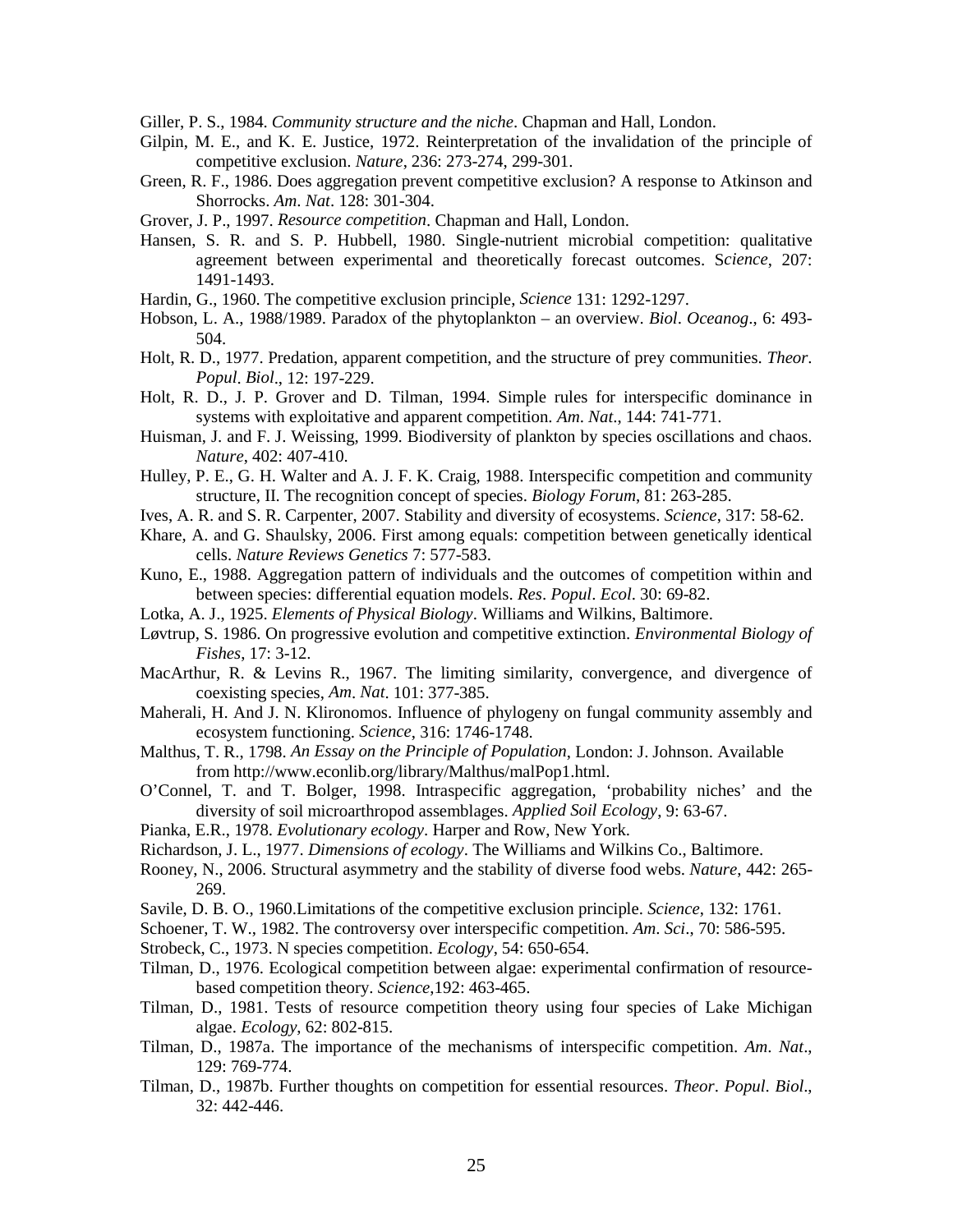Turner, S., 1970. Invalidation of principle of competitive exclusion defended. *Nature*, 227: 89-90.

van der Vaart, H. R., 1983. Some examples of of mathematical models for the dynamics of several-species ecosystems. In *Life science models*, (H. Marcus-Roberts and M. Thompson, eds.), Springer-Verlag, New York.

Van Valen, L., 1960. Further competitive exclusion. *Science*, 132: 1674-1675.

- Walter, G. H., 1988. Competitive exclusion, coexistence and community structure. *Acta Biotheoretica*, 37: 281-313.
- Williamson, M. H., 1957. An elementary theory of interspecific competition. *Nature*, 180: 422- 425.

Woese, C., 1998. The universal ancestor. *Proc*. *Natl*. *Acad*. *Sci*., 95: 6854-6859.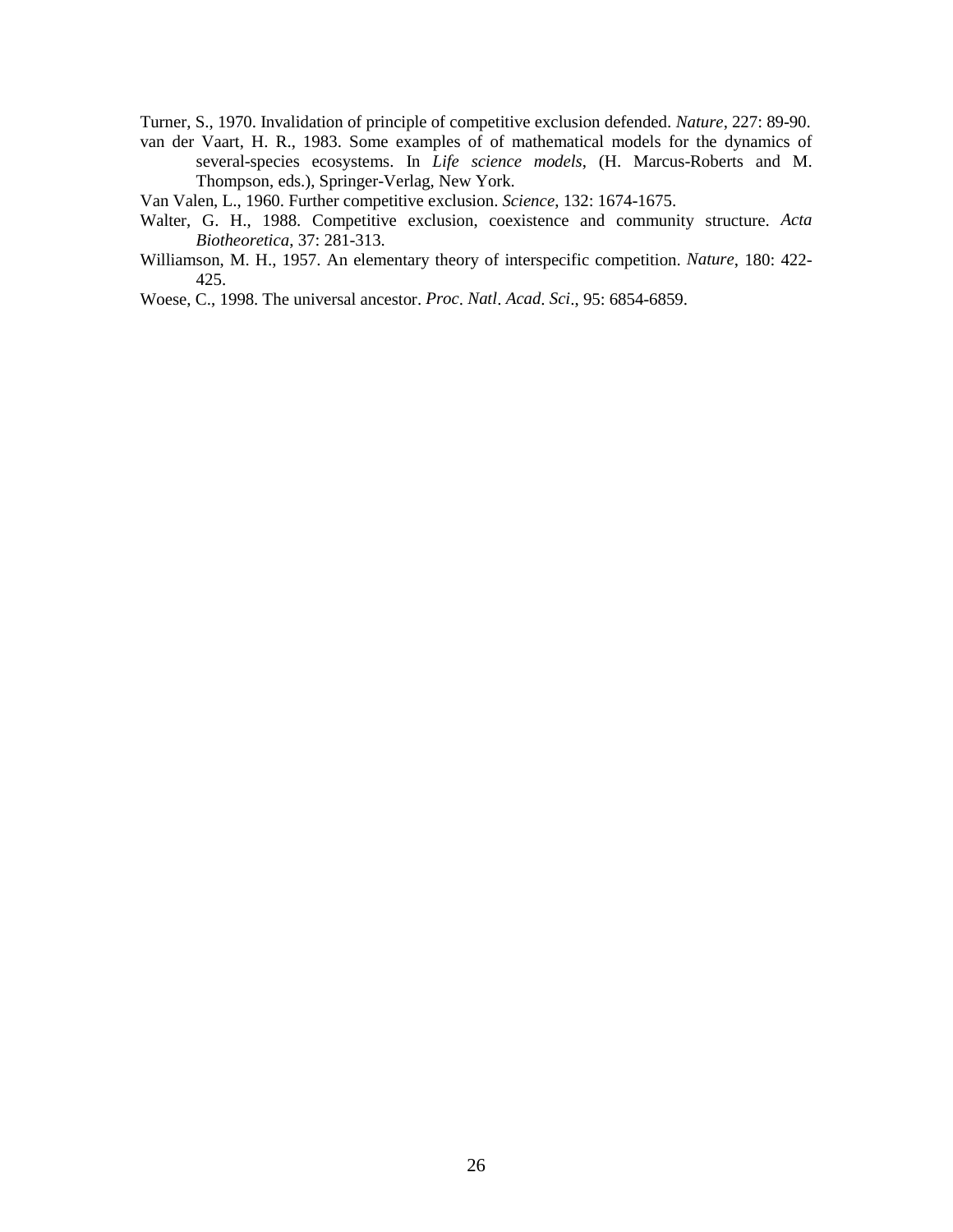# **Appendices**

# **Appendix 1**

Model of self-replication (IV.18) not necessary describes the transfer of mass between two components. Suppose we have some population of mass units, which may exchange of some "information" or "pathogen". If we denote the mass density of this population by Y, "clear" individuals by  $Y_0$ , "infected" individuals by  $Y_1$ , we may write

$$
Y_0 + Y_1 \to Y_1 + Y_1
$$
  
\n
$$
Y_1 \to Y_0
$$
\n
$$
(A1.1)
$$

$$
\mathrm{d}Y_1/\mathrm{d}t = bY_0 Y_1 - dY_1 \tag{A1.2}
$$

where *d* is the rate by which every single unit "forget" the message transferred to him or recover from the infection. From (A1.2) we obtain

$$
dY_1/dt = \varphi Y_1(1 - Y_1/\varPhi) \tag{A1.3}
$$

Here  $\varphi = bY - d$ ,  $\varphi = \varphi/b = Y - d/b$ . The form  $Y_1$  of component Y will be sustained if  $d/b < Y$ . In the case of a "pathogen" we would like to increase *d* and decrease *b*. If we deal with some important content of "information" we will strive to decrease *d* and increase *b.*

#### **Appendix 2**

When biologists deal with LV predator-prey model

$$
dX/dt = rX - fXY
$$
  
\n
$$
dY/dt = bXY - dY
$$
\n(A2.1)

they assume that  $f \neq b$  (usually  $f > b$ ). This is explained as the loss of energy when transferred from prey to predator. I avoid such an inappropriate formulation of the model. From (A2.1) it is impossible to measure the true value of *c* in the expression  $\Phi = M - c$  (and, thus,  $\Phi$  value itself). To obtain this value we should reformulate (A2.1) in the form

$$
dX/dt = rX - fXY
$$
  
\n
$$
dY/dt = fXY - ((f - b)X - d)Y
$$
\n(A2.2)

Of course the behavior of (A2.1) and (A2.2) systems are identical. But the function *b* in the model  $(A2.1)$  contains the processes (respiration, which is equal to  $(f - b)XY$ ) which should not be included in it when we derive the equations of (IV.18) type.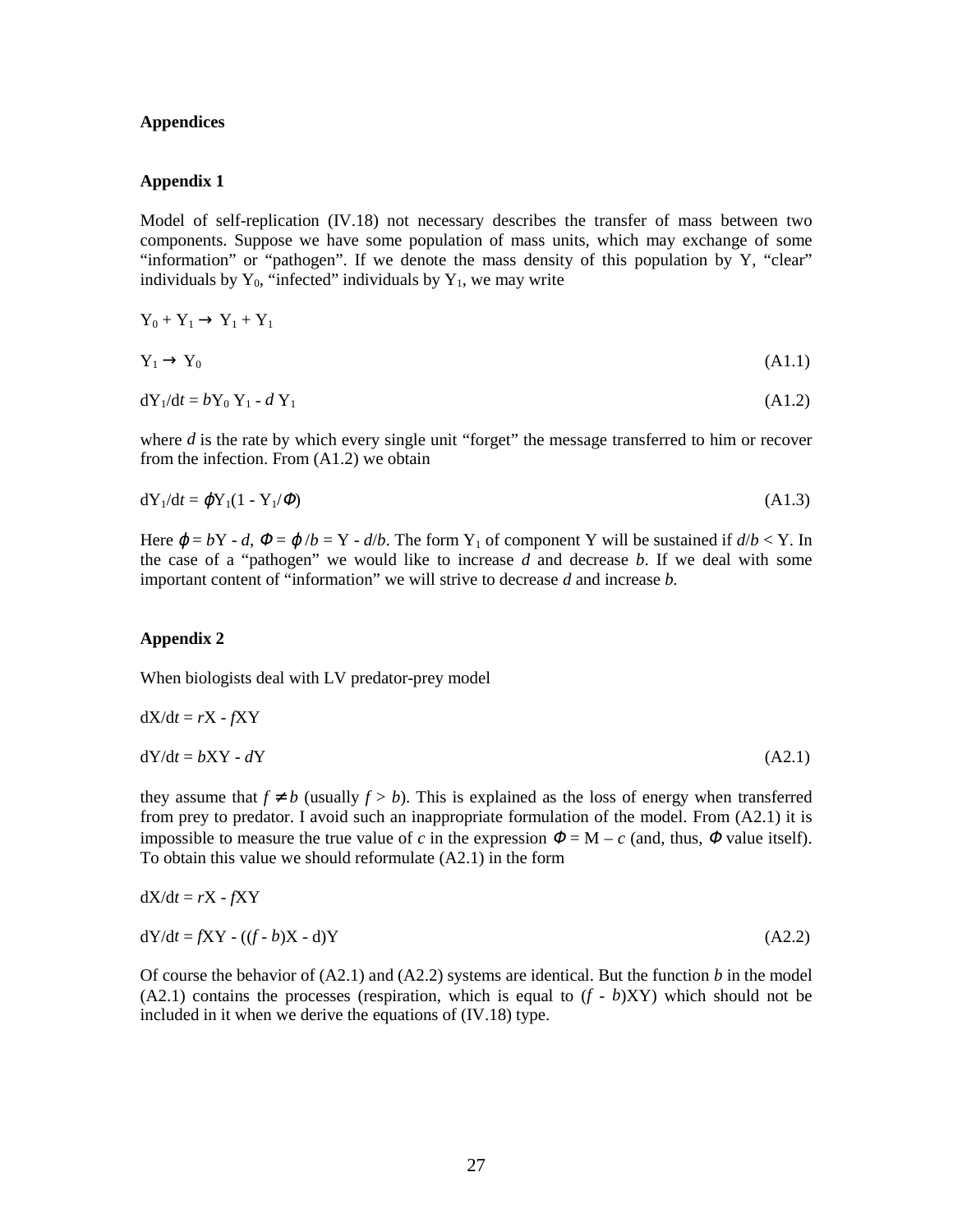# **Appendix 3**

Function

$$
h = r(e^{\eta} - \eta - 1) + d(e^{\xi} - \xi - 1) = const
$$
\n(A3.1)

models the periodic behavior of the LV predator-prey system

$$
dS/dt = rS - gSP
$$
  
 
$$
dP/dt = bSP - dP
$$
 (A3.2)

Here  $\eta = \ln P - \ln P^*$  and  $\xi = \ln S - \ln S^*$ , where  $S^* = d/b$  and  $P^* = r/g$  are equilibrium densities. When oscillations occur near the stationary point  $(S^*, P^*)$  *h* obtains the following form

$$
h = 2^{1}(r\eta^{2} + d\xi^{2}) = const
$$
 (A3.3)

(A3.3) describes the trajectory of a system with two degrees of freedom, which corresponds to the model

$$
d^2 \xi / dt^2 = -rd\xi
$$
  

$$
d^2 \eta / dt^2 = -rd\eta
$$
 (A3.4)

# **Appendix 4**

Here we look at another way of obtaining an equation of the LV competition model type. This equation is used by Eigen and Schuster (1979). Let us consider *n* components  $Y_1, \ldots, Y_n$  growing in a turbidostat according to the equation

$$
dY_i/dt = r_i Y_i = b_i Y_i - d_i Y_i \tag{A4.1}
$$

Here  $d_i = d$  for all index *i*. According to the turbidostat definition  $dY_i = dV/(T Y_i dt)$ , where  $dV/dt$ is the culture remove rate from the system, and  $T = const$  is a total volume of culture. Thus

$$
dY_i/dt = r_i Y_i = b_i Y_i - dV/(T Y_i dt)
$$
\n(A4.2)

The total concentration of all components *K* is held constant. Then  $T\Sigma b_kY_k = \Sigma Y_k (dV/dt)$ . From here we find that  $dV/dt = (T\Sigma b_k Y_k) / \Sigma Y_k$ . So

$$
dY_i/dt = b_i Y_i - ((\Sigma b_k Y_k) / \Sigma Y_k)Y_i
$$
\n(A4.3)

and

$$
dY_i/dt = b_i Y_i (1 - (\Sigma (b_k/b_i) Y_k) / K)
$$
\n(A4.4)

The component, which has the highest  $b_i$ , wins in the contest. This is the reason why Malthusian parameter – the growth rate  $b_i$  (or more generally  $r_i$ ) – is considered as a fitness parameter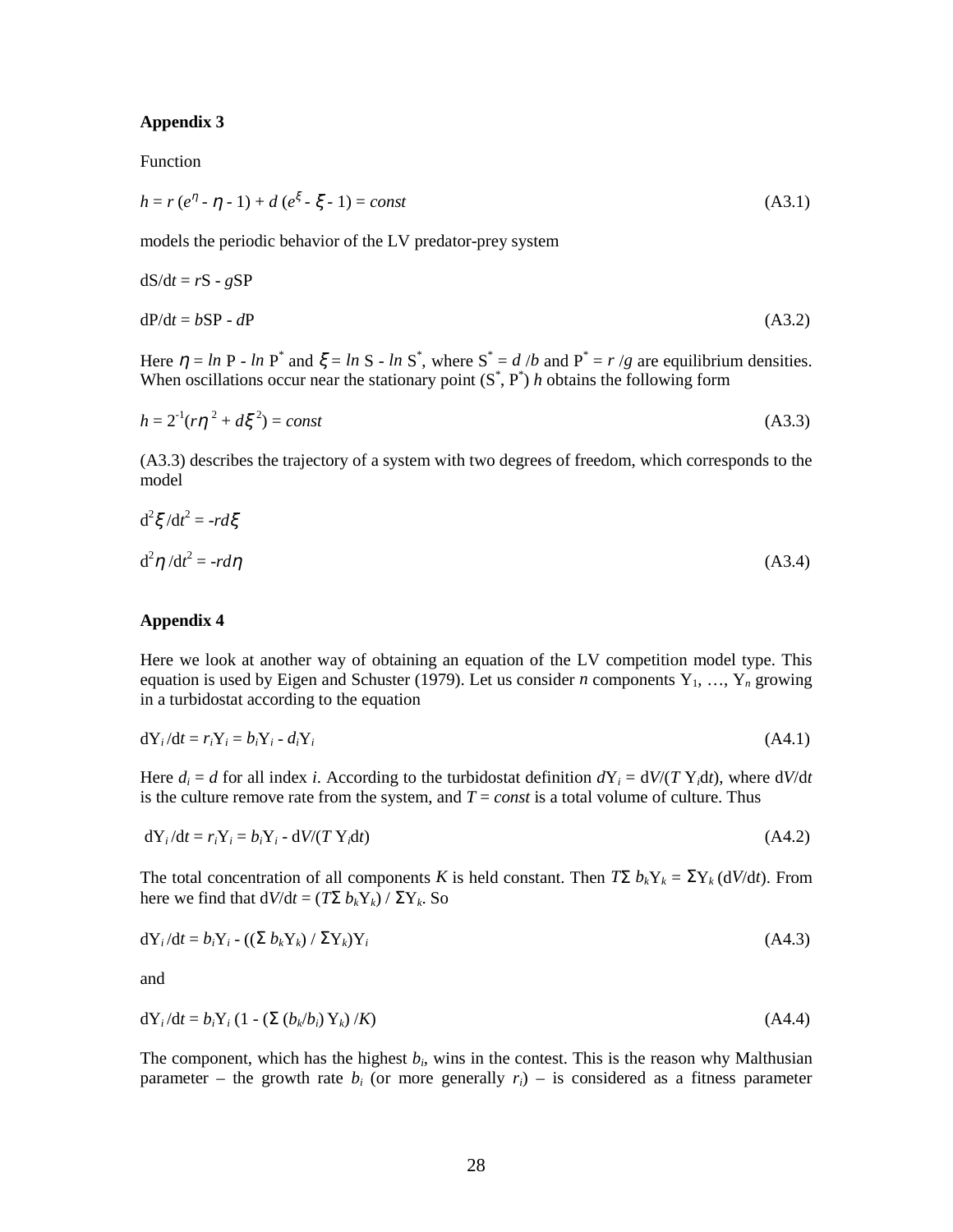(Biebricher, Eigen, 2005). This is an error. The fitness of  $Y_i$  component is the ratio  $d_i/b_i$ , not the Malthusian growth rate parameter. Indeed, from (A4.3) we obtain

$$
dY_i/dt = b_i R Y_i/R - ((\Sigma b_k Y_k) / \Sigma Y_k)Y_i = b_i / R(M - \Sigma Y_k)Y_i - ((\Sigma b_k Y_k) / \Sigma Y_k)Y_i =
$$
  
=  $(b_i R^{-1}M - (\Sigma b_k Y_k) / \Sigma Y_k)Y_i (1 - \Sigma Y_k/(M - (R\Sigma b_k Y_k)/(b_i \Sigma Y_k))$  (A4.5)

Here  $\Phi_i = M - c_{(i)}$ , where  $c_{(i)} = (R\Sigma b_k Y_k)/(b_i \Sigma Y_k)$ .  $c_{(i)}$ 's depend only on one parameter  $-b_i$ :  $c_{(i)}$ 's decreases when  $b_i$  increases. This creates a false impression that the Malthusian growth rate describes the component fitness.

# **Appendix 5**

Consider a formal reversible chemical reaction

$$
X \leftarrow \rightarrow Y \tag{A5.1}
$$

We may think about reaction  $mX \leftarrow \rightarrow nY$  but it is not necessary. The result will be the same. The model of reaction (A5.1) is

$$
dX/dt = -k_1X + k_2Y
$$

$$
dY/dt = k_1 X - k_2 Y \tag{A5.2}
$$

Denote  $V^+ = k_1 X$  and  $V = k_2 Y$ . If we denote  $K = k_1 / k_2 = Y^* / X^*$  and  $Q = Y / X$ , then we obtain  $QV^+$  $= KV$ . The driving force for this reaction is  $A = \mu_X - \mu_Y$  (Caplain, Essig, 1983). Thus we have  $(\mu_X^*$  is chemical potential at equilibrium)

$$
A = (\mu_X - \mu_X^*) - (\mu_Y - \mu_Y^*) = RT \ln(X/X^*) - RT \ln(Y/Y^*) = RT \ln(XY^* / X^*Y) = RT \ln(K/Q) \quad (A5.3)
$$

or

$$
A = RT \ln(V^{\dagger}/V) \tag{A5.4}
$$

Let us say that  $V^+ = exp(V^+)$  and  $V = exp(V^-)$ . Then

$$
A = RT \ln(\exp(\mathbf{v}^+) / \exp(\mathbf{v}^*)) = RT (\mathbf{v}^+ - \mathbf{v}^*)
$$
\n
$$
(A5.5)
$$

So we have

$$
V = (V/A) A = R^{-1}T^{-1}((V^+ - V)/(V^+ - V^+))A = \omega R^{-1}T^{-1}((exp(V^+) - exp(V^-)) / (V^+ - V^-))A
$$
 (A7.6)

where  $\omega$  is a unit rate constant. As

$$
exp(v^{+}) - exp(v^{-}) = chv^{+} + shv^{+} - chv^{-} - shv^{-} = (shv^{+} - shv^{-}) + (chv^{+} - chv^{-}) =
$$
  
= 2sh((v^{+} - v^{-})/2) ch((v^{+} + v^{-})/2) + 2sh((v^{+} + v^{-})/2) sh((v^{+} - v^{-})/2) =  
= 2sh((v^{+} - v^{-})/2) (ch((v^{+} + v^{-})/2) + sh((v^{+} + v^{-})/2)) = 2sh((v^{+} - v^{-})/2) exp((v^{+} + v^{-})/2) =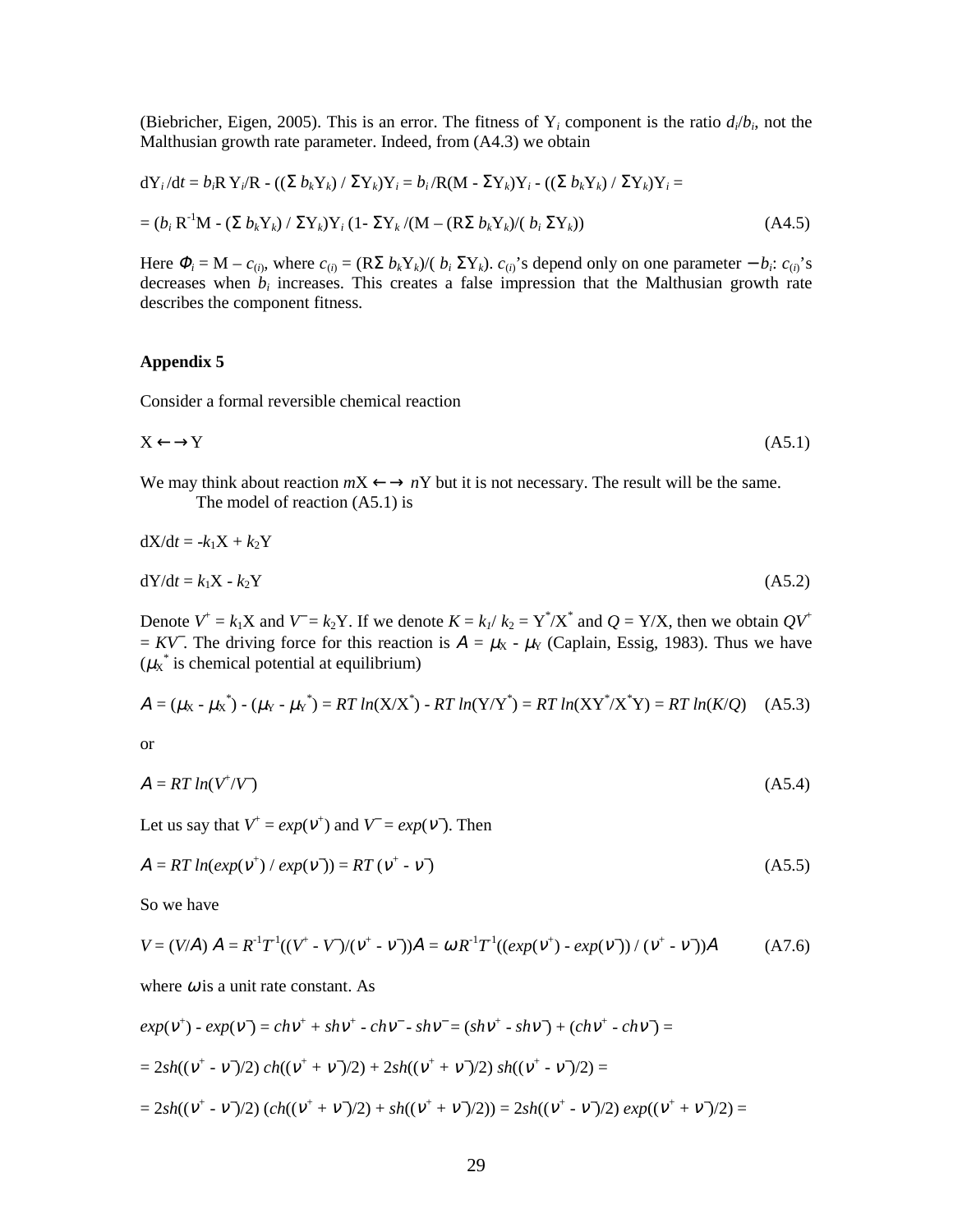$= 2sh((v^+ - v^-)/2) exp(v^+/2) exp(v^-/2)$ 

therefore by denoting  $v^+$  -  $v^-$  = v we obtain

$$
V = R^{1}T^{1} (V^{+}V)^{1/2} (sh(v/2) / (v/2)) A
$$
 (A5.7)

Because  $de^{x}/dx = e^{x}$  the expression  $(V^{\dagger}V)^{1/2}$  (*sh*(v /2) / (v /2)) means some hypothetical equilibrium state of a reaction. Near true equilibrium we may write

$$
V = R^{1}T^{1} (V^{+}V)^{1/2} A
$$
 (A5.8)

or even

$$
V = (RT)^{-1}V^{\pm}A
$$
 (A5.9)

Here  $V^{\pm} = V^{\pm} = V$  is the rate of forward and backward processes at equilibrium.

Further, we might assume that the function  $(V^{\dagger}V)^{1/2}$  (*sh*( $v$  /2) / ( $v$  /2)) in (A5.7) may be expressed as a weighted geometric mean of *V*<sup>+</sup> and *V*<sup>−</sup> . Indeed, we write

$$
exp(v^{+}/2) exp(v^{-}/2) (sh(v/2) / (v/2)) = (exp(v^{+}) - exp(v^{-})) / (v^{+} - v^{-}) = exp(v^{+})^{r+} exp(v^{-})^{r-}
$$
\n(A5.10)  
\nHere  $r^{+} = s^{+}/(s^{+} + s^{-})$  and  $r^{-} = s^{-}/(s^{+} + s^{-})$ . From here

$$
r^{-} = (\nu^{+} - (ln(exp(\nu^{+}) - exp(\nu^{-})) / (\nu^{+} - \nu^{-})) / (\nu^{+} - \nu^{-})
$$
\n(A5.11)

By the same way we obtain that

$$
r^{+} = ((ln(exp(v^{+}) - exp(v^{-}))(v^{+} - v^{-})) - v^{-}) / (v^{+} - v^{-})
$$
\n(A5.12)

# **Appendix 6**

(V.4) equations we write for two interacting species

$$
dP_1/dt = r_1 P_1 - s_{12} P_1 P_2
$$

$$
dP_2/dt = r_2 P_2 - s_{21} P_2 P_1 \tag{A6.1}
$$

We have

 $(\partial (\mathrm{dP}_1/\mathrm{d}t)/\partial P_1)_{ea} = (r_1 - s_{12} P_2)_{ea} = 0$  $(\partial(\mathrm{dP}_1/\mathrm{d}t)/\partial \mathrm{P}_2)_{ea} = (-s_{12} \mathrm{P}_1)_{ea} = -(s_{12}/s_{21})r_2$  $(\partial (\mathrm{dP}_2/\mathrm{d}t)/\partial \mathrm{P}_1)_{eq}$  = (- *s*<sub>21</sub> P<sub>2</sub>)<sub>*eq*</sub> = - (*s*<sub>21</sub>/ *s*<sub>12</sub>)*r*<sub>1</sub>  $(\partial(\mathrm{dP}_2/\mathrm{d}t)/\partial P_2)_{ea} = (r_2 - s_{21} P_1)_{ea} = 0$ 

Thus  $\alpha^2$  -  $r_1$   $r_2$  = 0. From here  $\alpha_{1,2} = \pm (r_1 \ r_2)^{1/2}$ . Equilibrium of (A6.1) system is an unstable saddle point.